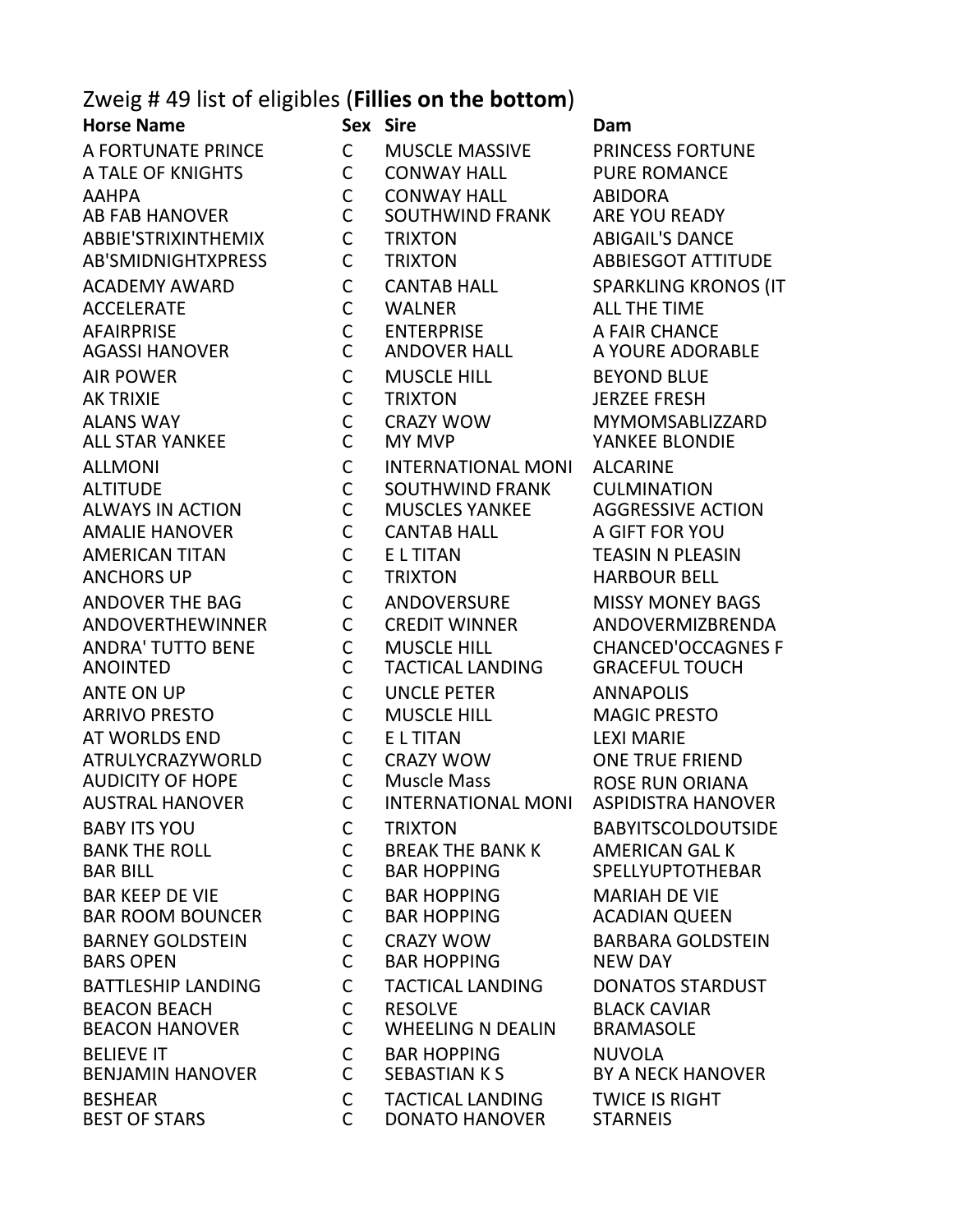**BUGATTI CHIRON CENTAVO HANOVER** 

BESTFRIEND VOLO C WALNER BANK OF NEWPORT BIG CITY SLIM C CREDIT WINNER ANNALIINA BLUEBERRY FAYGO C CRAZY WOW GIRL CRUSH BLUEBIRD SORCERY C MUSCLE MASS SHE'S ALL MAGIC BODACH C CANTAB HALL ELLEN'S ISLE BOLDBOY PELLINI C FATHER PATRICK BOUNCING BAX BONUS CREDIT C ANDOVER HALL LADY WITH CREDIT BRAWN C MUSCLE MASS SANTA FE BREAK THE CRADLE C BREAK THE BANK K AMITY'S LALABYE BRIDGE TO TRIUMPH C SWAN FOR ALL BRIDGE TO NOWHERE BRODEUR C TACTICAL LANDING SLEEP TIGHT MY LUV BRUTE SQUAD C WHAT THE HILL PACIFIC LEGACY BULLSEYE HANOVER C TACTICAL LANDING BERNIS HANOVER BURLSWORTH C E L TITAN JULIEANNE BURTON'S HILL C WHAT THE HILL SHE WORE RED C S GOLDPOLICY C MUSCLE MASS OPEN DOOR POLICY CADDY ON THE HILL C WHAT THE HILL CADILLAC SALLY CADILLAC MOON C MUSCLE HILL ORDER BY WISH CAIN C FATHER PATRICK REPENTANCE CALL ME BAD C CANTAB HALL CR SISTER SUSIE CANDY BOMBER C TACTICAL LANDING CANDY LANE CANISTER C CANTAB HALL BRUSCHETTE POSSESS THE WILL CANTERASPRINGS C CREATINE LA CANTERA CAPTAIN CHELSEY C TACTICAL LANDING MAGICAL LADY CAPTAIN TAB C CANTAB HALL TEACHMEHOWTOLINDY CAPTAINJACKSPARROW C CALCHIPS BRUTE SARI MAKI HANOVER CARRY THE DAY C FATHER PATRICK WINNING MISSBRENDA CARTER MICHAEL DEO C INTERNATIONAL MONI BRIGHAM DREAM CASH MONI C INTERNATIONAL MONI JA EL KAHLUA CASHAMIGOS C CANTAB HALL GIRLY COCKTAIL CASHIER C CREDIT WINNER SWING ANNA CASH CASSIUS HANOVER C MUSCLE MASS CRYSTAL GUMDROP CAVALRY C FATHER PATRICK KATNISS CECIL HANOVER C CHAPTER SEVEN COLUMBIA CELEBRITY BAMBINO C MUSCLE HILL CELEBRITY RUTH CERNAN HANOVER C TACTICAL LANDING CHEZATTER CERTIFIED AGENT C KADABRA I LIKE STEPHANIE CHALLENGER C MUSCLE HILL ATONEMENT CHARIOT C CHAPTER SEVEN SURREY WITH FRINGE CHASE MATEO C SOUTHWIND FRANK CANTABULOUS CHEF ROCCO C WALNER SUMMER SAVORY CHETAK C IN THE ARSENAL ALHAMBRA

**ALLBASSNO TREBLE EXCEED EXPECTATION**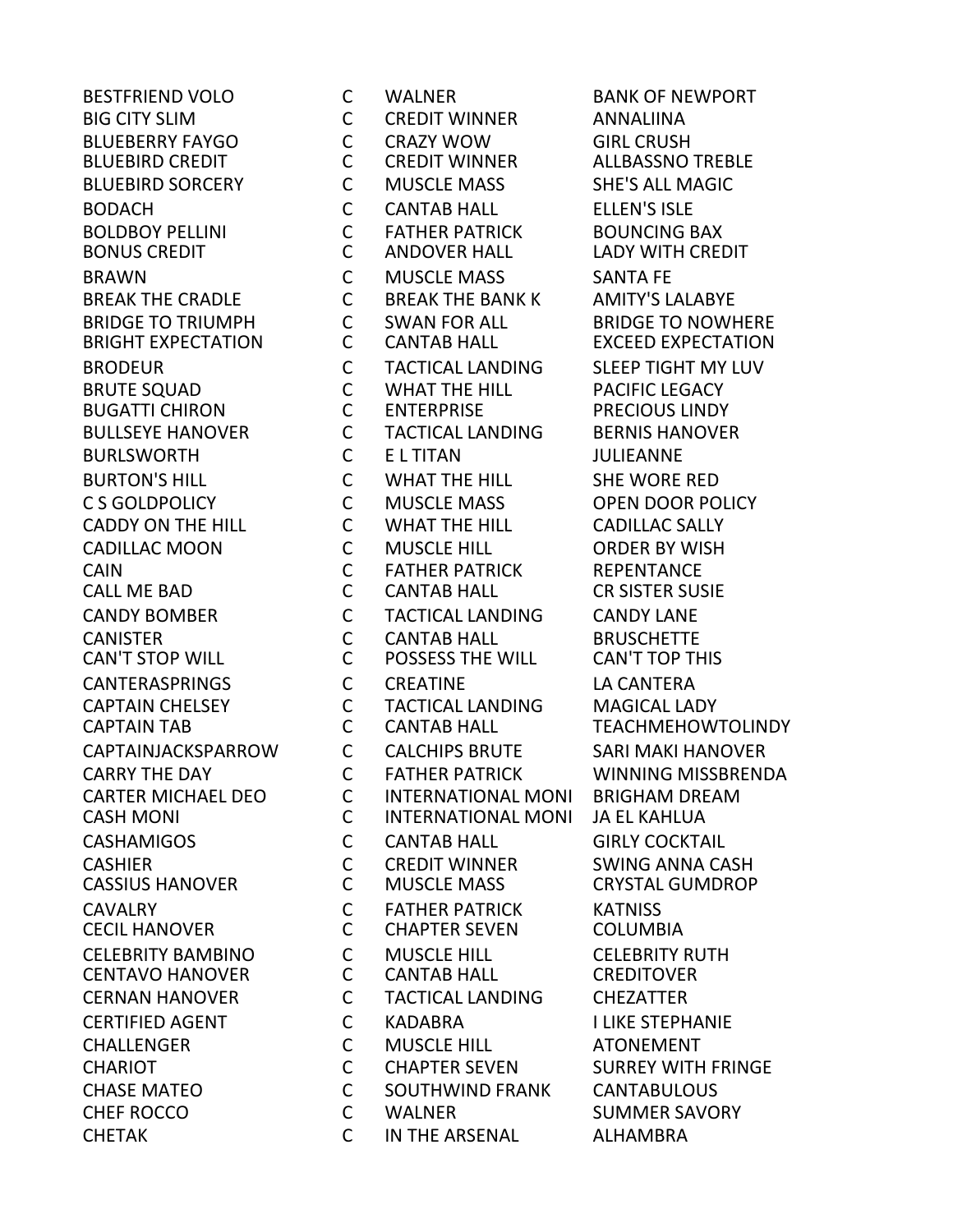**COLUMBIA ROCK CYPRESS HANOVER** DAHLQUIST HANOVER

CITY OF HOPE C METS HALL DOIN' THE CITY CIVIL UNION C MUSCLE HILL GIRL WITH A PAST CLAIBORNE C FATHER PATRICK HONORABLE DAUGHTER COLLECTOR S C FACE TIME BOURBON WITH ME ALWAYS COLTRANE DE VIE C KADABRA JAZEBEL DE VIE COLUMBUS C WHAT THE HILL CARMENOOCH COMBAT HANOVER C TACTICAL LANDING CLAIRE COMMANDER FRANK C SOUTHWIND FRANK LADY ATHENS<br>CONTINENTAL MUSCLE C MUSCLE MASS QUANTUM VIO CONTINENTAL MUSCLE C MUSCLE MASS QUANTUM VICTORIA CONTINENTAL XPRESS C MUSCLE MASS BANKETTE CONWAY TWITTER C CONWAY HALL BERDINE HANOVER COOL CHANGE C TACTICAL LANDING COOL CATES COURT AND SHARK C FATHER PATRICK OOOTEENY COVID N LOUP C CREDIT WINNER JAMES BONDS GIRL COVID NINETEEN C MUSCLES YANKEE CHING CHING CRACKER JACK HILL C WALNER CHARDONNAY HILL CRAFT MADE C WALNER WOODSHOPPER CRANTINI C INTERNATIONAL MONI PEACH MARTINI CRAPSHOOT C KEYSTONE VELOCITY AQUANILLA CRAZY RITZ C CRAZY WOW BUBBLESNRITZ CRAZY SIERRA I AM C O U MAN HIGHLY CRAZED CREATIVE BRO CONSTRUCTION CONTRACTIVE BROWN CONTRACTIVE ARMBRO AMADEUS CREDIT MY TOM C LONG TOM PLAYFUL CREDIT CROWN C CHAPTER SEVEN AMOUR HEIRESS CRYPTO CURRENCY C INTERNATIONAL MONI CLOVER MARKET CRYSTAL BALLER C MUSCLE MASS BLOOMFIELDCANTFLY CUP OF DOUGH C DONATO HANOVER CIAO DOUGH CURIOSO C E L TITAN NOTHING BUT NICE CYBER POWER C MUSCLE HILL MAGIC AFFAIR DADDYFRANK C SOUTHWIND FRANK COLLAGIO DANCEHALL KING C CANTAB HALL DANCING SLIPPERS D'APPER C WALNER D'ONE DEADLINE HALL **C** MUSCLE MASS DAYLON MYSTIQUE DECLAN HANOVER C INTERNATIONAL MONI DANIELLE HANOVER DEPEND ON IT C LONG TOM GLIDE ONIN SABRINA DESERT EAGLE C TRIXTON PISTOL PENNY DESIGNER DRINK C BAR HOPPING DESIGNABLE DETROIT CITY **C** MUSCLE HILL **DANAE** DEVILISH HILL C MUSCLE HILL DEVILISH DELIGHT DEVITO HANOVER C CANTAB HALL DEW TO WIN DH C DONATO HANOVER DEBBIE HALL DIGGIN HOT BLONDES C UNCLE PETER NOT JUST BLONDE DIMESTORE COWBOY C CREDIT WINNER COUNTRY CHIC

**VERY CLASSY**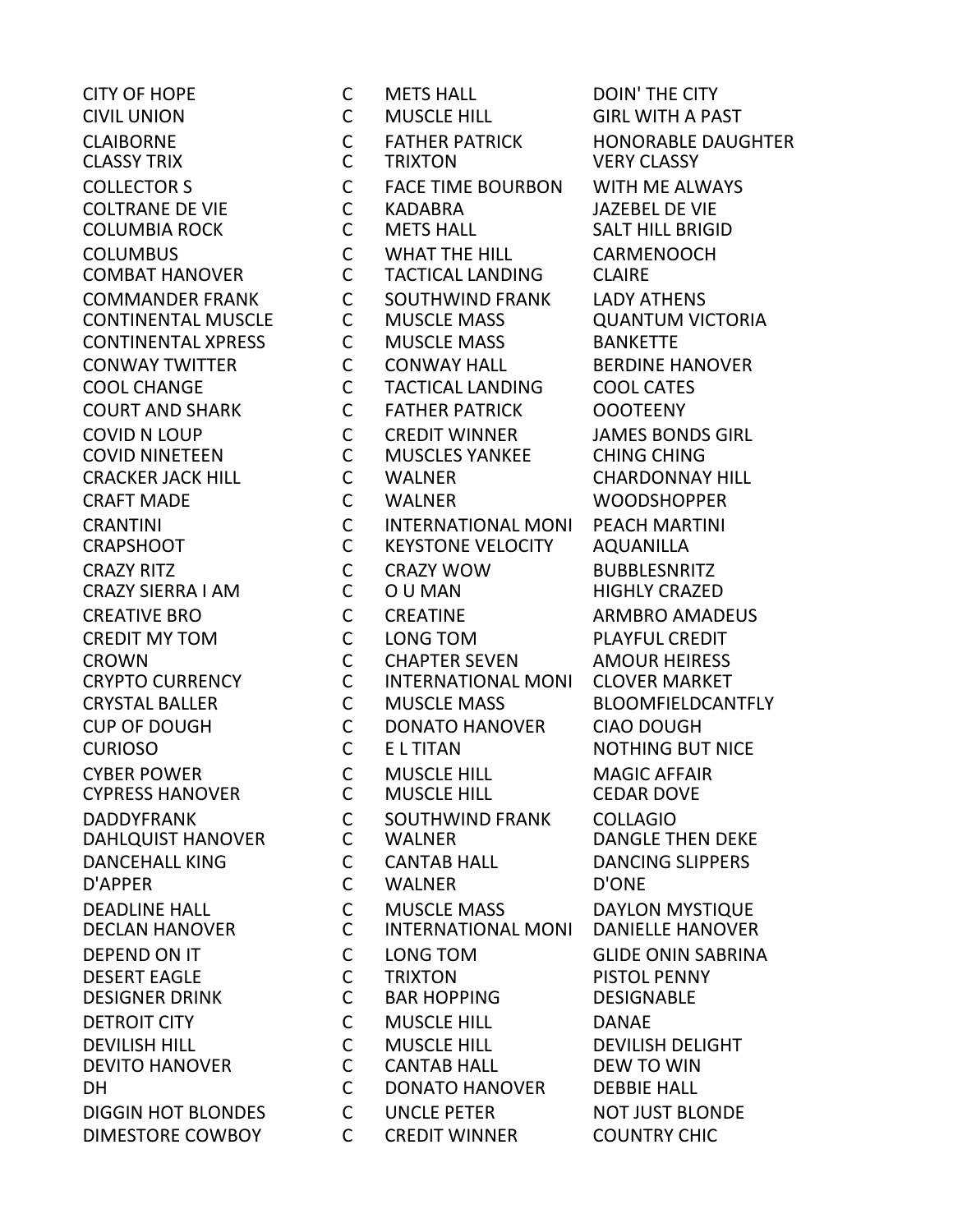**FASHION CONTENDER** 

DIRE STRAITS C MUSCLE HILL SOUTHWIND COCOA DIRE WOLF **CONSCRUTE CONTRACT CONTRACTS AND ACCORD** DIRE WOLF AND RESERVE DIRIGIBLE HANOVER C BAR HOPPING DEVIL'S ADVOCATE DOMINIC HANOVER C MUSCLE MASS DORNELLO DOUBLE DIPPIN C WALNER BORROW AND SPEND DRAKE HANOVER C ANDOVER HALL DANCING FOR MONEY DRIVING ME CONWAY C CONWAY HALL DRIVING ME LINDY DUMFRIES C ANGUS HALL SWOOSH HANOVER DUNDEE'S SNEAKY C KADABRA SNEEKER HANOVER DWIGHT HANOVER C CANTAB HALL DAB HANOVER DW'S BRYSON'S BOY C CRAZY WOW NICKY MANTLE DW'S PERFECT C CRAZY WOW CANTATA E MIL C WALNER CASTING COUCH EARTHQUAKE BI C WALNER DREAM CHILD EERIE MAGIC C KADABRA PINK RUFFLES EL CANTANTE C TRIXTON CELIA CANTABA EL LINCOLN C WALNER COURTNEY HALL ELEVATE C MUSCLE HILL HAUGHTY EMINENT KRONOS C PROPULSION REGAL KRONOS (IT) **MUSCLE MASSIVE** EMPIRIO C SOUTHWIND FRANK ORSIA ENERGY KING C SWAN FOR ALL AJESSIA ENERGY SOURCE C SWAN FOR ALL PATTY LAPAIGE ENJOT THE SILENCE C MUSCLE MASS ENJOY N MY LADY ENOUGH TOMFOOLERY C LONG TOM PINERY<br>ENZO AGUELLO C FATHER PATRICK TREASU ENZO AGUELLO C FATHER PATRICK TREASURE ON CREDIT EPIC MUSCLE C MUSCLE MASSIVE RED ROSE SWAN ERODIO C MAHARAJAH URGANIA ESPRESSO C CHAPTER SEVEN BISCOTTI ESQUIRE KRONOS C MUSCLE HILL UNISON KRONOS (IT) ETERNALLY HANOVER C KADABRA EVERMORE EUGENE HANOVER C FATHER PATRICK EMMYLOU WHO EUSEBIO C FACE TIME BOURBON MONEY AND ME EXCALIBUR BI C MUSCLE HILL VITA BELLA BI EXCELLENT GIO C FACE TIME BOURBON VELINA GIO EXPRESS MAN C SOUTHWIND FRANK EXPRESS JUSTICE F SCOTT'S MUSE C MUSCLE HILL LOOKING FOR ZELDA FAIR KOUNTRY C SOUTHWIND FRANK FAIR CHASE FAITHFUL LAD C UNCLE PETER PINK RIBBONS FASHION PRESIDENTE C DONATO HANOVER RAISING RACHEL FAST LANE FRANK C SOUTHWIND FRANK MASSIVE GIRL FATHER DANIELS C FATHER PATRICK RIDGE SPEED FATHER YOU OWE ME C FATHER PATRICK PAY ME SISTER FAWN DE SEVEN C CHAPTER SEVEN FAWN DE SAVAGE FIDDLER ON THEWALL C WALNER ADDIE ADVERSITY FIELDING C FATHER PATRICK SOUTHERN SENORITA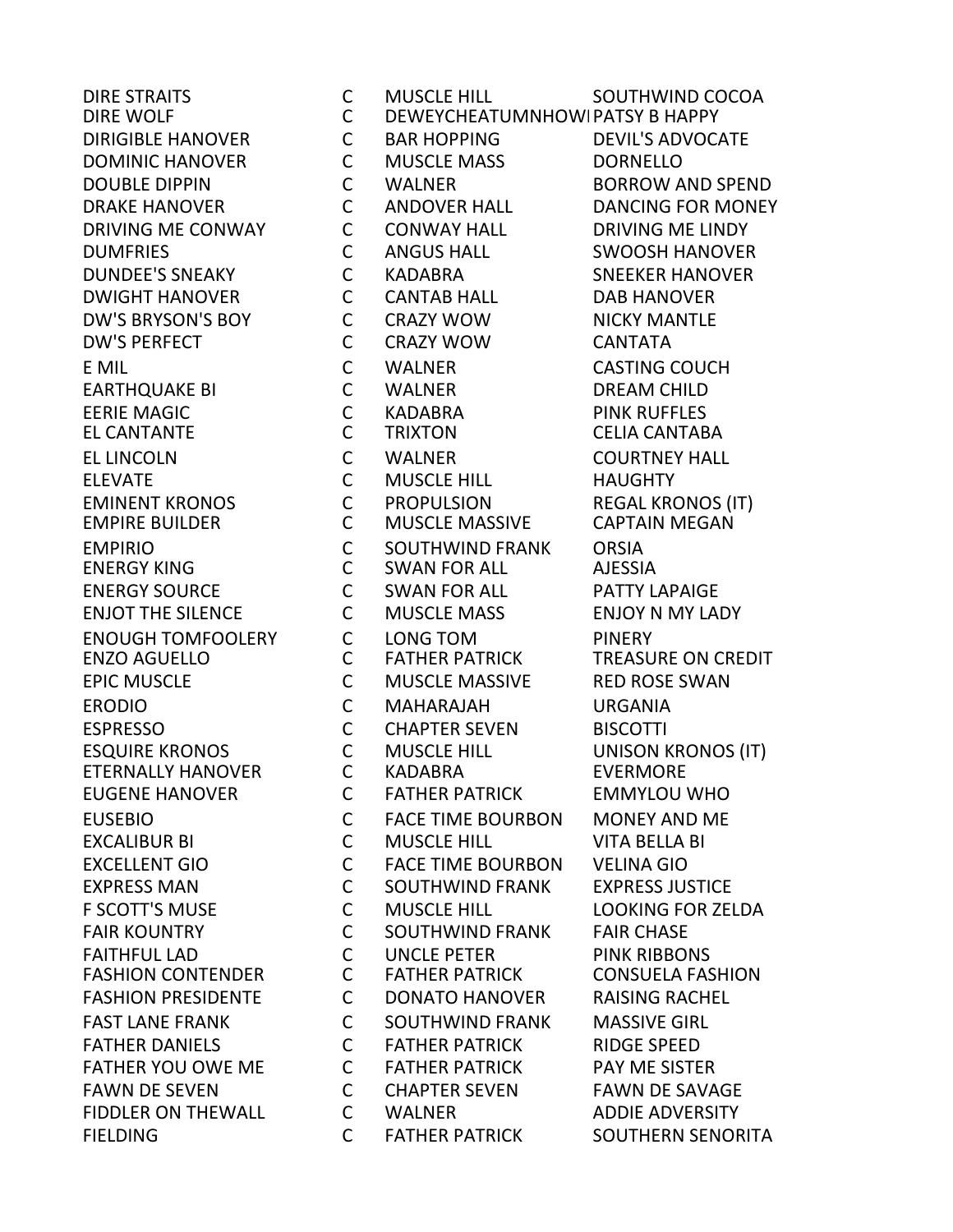HILL ASK C WHAT THE HILL JUST ASKING

FIGHTING FIT C MUSCLE MASS QUINTESSA FINEST MOMENT **C** FATHER PATRICK MISS MIMI FIVE STARS C WALNER SUPERSTAR HANOVER FLAMING ROADS C TACTICAL LANDING FOR A DANCER FLEXING MY MUSCLE C MUSCLE MASS CERSI HANOVER FLOWER ON THE HILL C WHAT THE HILL LIGHTNING FLOWER FOX HOLE **C** FATHER PATRICK SLY FOX FOXYS EXTREME C WHOM SHALL I FEAR FOXY ROXY FREEBORN C WHAT THE HILL FANCY STEP FRENCH WINE C BAR HOPPING CREAMY MIMI FULL SCALE C WALNER MODEL BEHAVIOR FURY PILLAR C SOUTHWIND FRANK GIANT CLASH GAINES HANOVER C CANTAB HALL GATKA HANOVER GALAXY HILL C MUSCLE HILL MORNINGSTAR GAME BUSTER C MUSCLE MASS FIRST CLASS FILLY GATES HANOVER C WALNER GOOD COMMON CENTS GELASIUS HANOVER C FATHER PATRICK GLOBAL DESIRE GENGHIS SWAN C SWAN FOR ALL ADAGIO GHOSTLY CASPER 
and  $C$  RESOLVE  $C$  and  $C$  and  $C$  and  $C$  and  $C$  and  $C$  and  $C$  and  $C$  and  $C$  and  $C$  and  $C$  and  $C$  and  $C$  and  $C$  and  $C$  and  $C$  and  $C$  and  $C$  and  $C$  and  $C$  and  $C$  and  $C$  and  $C$  and  $C$  a GINK C MUSCLE HILL WINKY DINK GIVE HIM A ROPE C CHAPTER SEVEN LASS A ROPE GO REV C TACTICAL LANDING ORDER BY CREDIT GOOD TROUBLE C CANTAB HALL DYNAMITE DAME GORDONSMAGICTRICK C KADABRA TOMMI MY GIRL GORGONZOLA C FATHER PATRICK DEBRA HALL GOTTA HABIT C CANTAB HALL HABIT'S BEST GRAND REVIVAL C CREATINE GRAND CAMERON GRAND SLAM HERO C METS HALL KIMCO LADY GRAZIANO HANOVER C TRIXTON GRIT'S N SEVEN GREAT CAREER C CREATINE PINE CAREER GREAT LEGEND C ARCHANGEL GREAT QUANTITY GRIMACE OF TYCOONS CELTITAN LAVEC DREAM GRIMACE OF TYCOONS C E L TITAN LAVEC DREAM GROWIN ACCOUNT C WALNER TALA SEELSTER GUCCI POTATO C TACTICAL LANDING A THING GOIN ON HALE-BOPP C CANTAB HALL STARFALL WINNER HALL TAB C CANTAB HALL KIMCO HALL HAMILTON DE VIE C RESOLVE ON BROADWAY DE VIE HANDS UP PELLINI C NUNCIO ANNA KARIN'S GIRL HARDROCKCAFE C ROCK OF CASHEL MUSCLEGRAD HEART O PETER C UNCLE PETER PEG O MY HEART HEARTBREAK BEAT C TACTICAL LANDING HIDDEN TEMPLE HIDE THE TREASURE C ANDOVERSURE POCKETBOOKTREASURE HIGHFLIER HANOVER C DONATO HANOVER HER CULESE

TACTICAL LANDING SHESABRONXBOMBER **SUNSHINENLOLLIPOPS**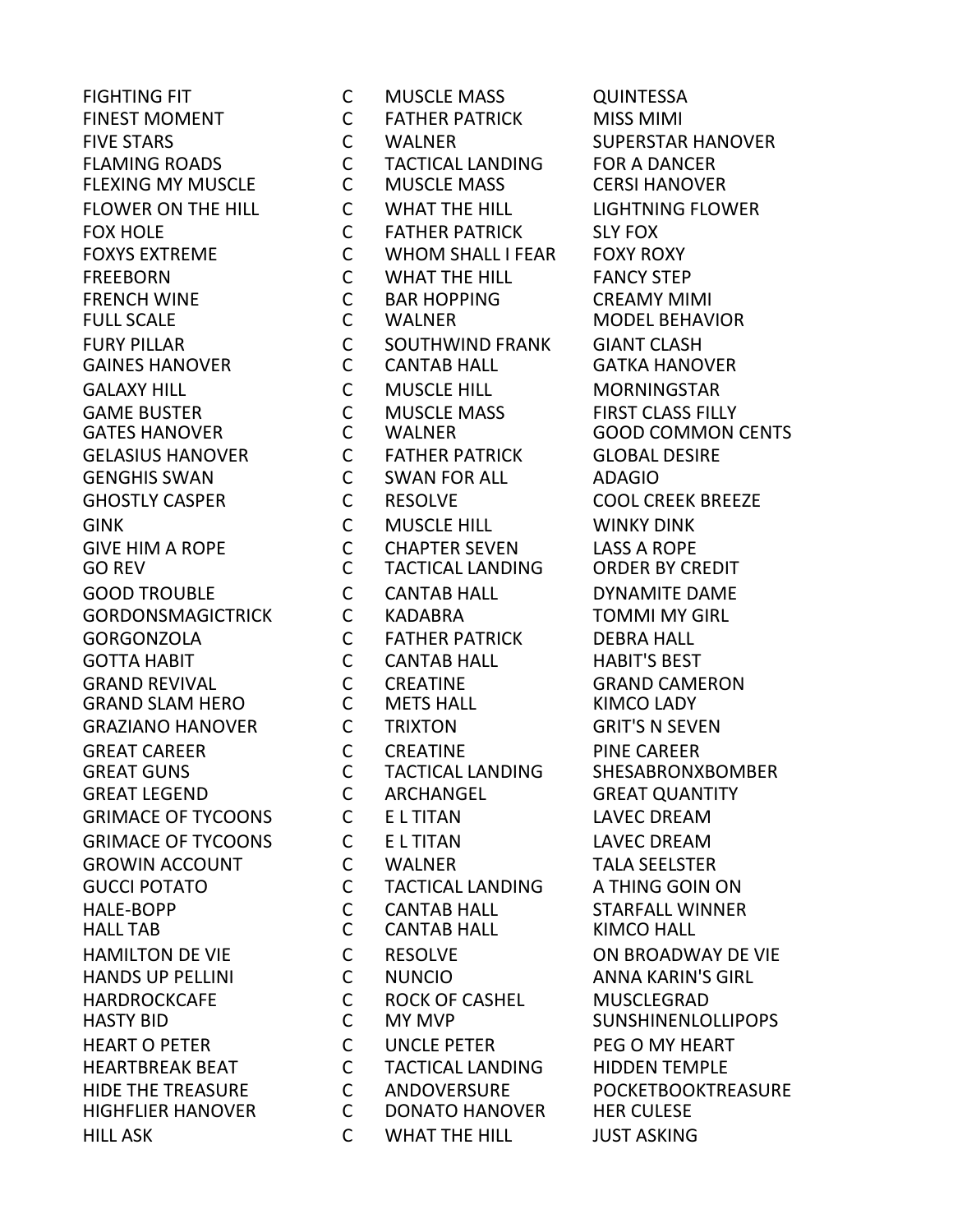HIS FIRST SONG C ENCORE ENCORE FIRST SONATA HIT LIKE CRAZY C CRAZY WOW HOUSETHATRUTHBUILT HOPPS HALL C CANTAB HALL SOUTHWIND HOPE HOT PRETZEL C MET'S HALL SOUTHWIND GODDESS HS REMINGTON C CANTAB HALL PASSIONATE MISS HS WINCHESTER C CANTAB HALL EASY MONEY IGNATIUS HANOVER C MUSCLE HILL I'M ON CLOUD NINE IMPERIAL ZETTE C CANTAB HALL HEAVENLY ZETTE IMPRESARIO C CANTAB HALL PEACEFUL KEMP INTERNATIONAL JP C INTERNATIONAL MONI JEWELS IN THE SAND INVITATION TO FLY C TACTICAL LANDING SPECIAL INVITATION IRISH COFFEE C FATHER PATRICK KOLACHKE IVEGOTTHETAB C CANTAB HALL QUINTESSENTIAL K JAMES TIBERIUS C ENTERPRISE THEBANDFROMBOSTON JAX SPRATT C DEVIOUS MAN JACKIE NEWLANDS JAZZ IN JACKSON C MUSCLE HILL MS NIGHTLIFE JAZZYASWANN C SWAN IN A MILLION ROMPAWAY JAZZY JD CRESENT MOON C DONATO HANOVER ORIGINAL HOSTESS JD MAGIC MOON C DONATO HANOVER CR MS AMERICAN PIE JETT RINK CONTAB HALL CRAZY BEAUTIFUL JETTS METTER C MET'S HALL JE T'AIME JOHN DUTTON C WHAT THE HILL FAST LOVE JOKIC C CANTAB HALL SUNRISE AVENUE JOLLY RANCHER **COMITAB HALL** SUGAR WHEELER JS HESTHATSPECIAL C MUSCLE MASS I AM SPECIAL JS SOMEKINDAMAGIC C KADABRA SUMTHINTOTALKABOUT JUST SHOW UP C SWAN FOR ALL KALIBRATED KARRIGAN C CONWAY HALL WINNING GRACE KELCE C E L TITAN BONE A FIDE KELLY'S PRIDE C FRESH WINNER PEARL TORNADO MISTI KEYSTONE TULLY C INTERNATIONAL MONI KEYSTONE TEMPO KID CHARLEMAGNE C SOUTHWIND FRANK ROYALTY FOREVER KIERKEGAARD K C CHAPTER SEVEN GONE BABY GONE S KILGORE SE C CHAPTER SEVEN DAYDREAM AM S KIMMERIDGIAN C WALNER FOXY FANTASY KING OF TITANS C E L TITAN DELMONICA KING TRIX C TRIXTON QUEEN SERENE KINGPIN HANOVER C E L TITAN KEEPSAKE HANOVER KING'S LANDING (SE) C TACTICAL LANDING SPOIL ME KLAATUBARADANIKTO C SEBASTIAN K S DO YOU BELIEVE KNOCKOUT HILL C WHAT THE HILL KNOCKOUT DOLL KNOWITALLWES C ROYALTY FOR LIFE GRAMOLAS IMAGE KNOWN AGENDA C RESOLVE TRUE FRIENDS KOBE B C FATHER PATRICK CLASSIC YANKEE KOUNTRY JON C FATHER PATRICK CADDIE IN LOVE S KRAKEN C FATHER PATRICK MISTRESS VALENTINE KREMLIN GREMLIN C FATHER PATRICK SOUTHWIND SAUNA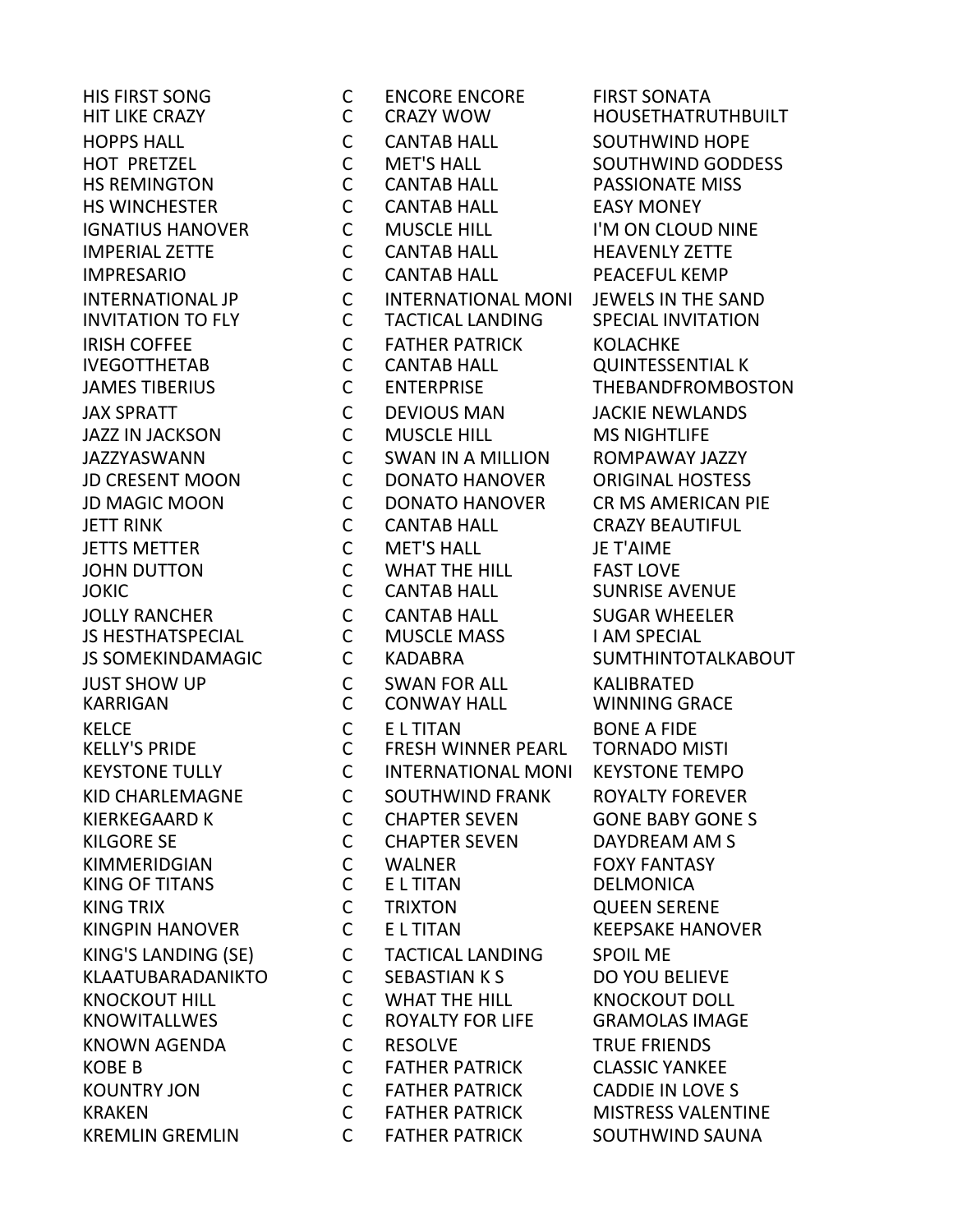L DEES WALNER C WALNER LDEES MIA LA VILLETTA C TRIXTON MAGICAL VALENTINE LANDING PAD C TACTICAL LANDING I FEEL LOVE LANDING STRIP C TACTICAL LANDING MARGIE SEELSTER LAS VEGAS HANOVER C BAR HOPPING LADY LUCK HANOVER LASH HIGH C WHAT THE HILL TORI ANN LASTAMERICANEXIT C PRESTIDIGITATOR APEACHTOREMEMBER LATAVIUS C FATHER PATRICK WHATA DONATO LAVA FIELD C MUSCLE MASS LUCKY AVA LAVA FIELDS C WALNER LAVENDAR FIELDS LET ME BE FRANK C GOUTHWIND FRANK CHARITY HALL LEXINGTONIAN C TACTICAL LANDING LOVE U OVERANDOVER ROYALTY FOR LIFE LIKE A WARRIOR C FATHER PATRICK BROADWAY CHUCKLES LIKE CHAOS C LOOKSLIKEACHPNDALE MISTY BREEZE LITTLE EXPENSIVE C MUSCLE HILL SEVIYORUM LLOYD WRIGHT C FATHER PATRICK MRS FRANK LONG DAN C DOVER DAN SEDUCER HALL LONG TOM YORK C LONG TOM CHAR CATIE BECCA LONGTRAIL C FATHER PATRICK BLUSHED LOOKINTOGETLUCKY C FATHER PATRICK LOOKIN SHARP LOOKS LIKE GAME ON C LOOKSLIKEACHPNDALE GAME ON HANOVER LOOKS LIKE MAGIC C LOOKSLIKEACHPNDALE MAGIC MEMORY LORD BRIDGERTON C MUSCLE HILL FINE TUNED LADY LOTTACON C CONWAY HALL LOTTA LOWRY C FATHER PATRICK HUSTLE HEART LUCKY LEE DE VIE C TACTICAL LANDING MY LUCKY WORD LUKE'S BAR C BAR HOPPING LUKES SOPHIE MAC DONNY C DONATO HANOVER MACKENZIE HALL MACAU C WALNER LET'S BET HER MAD MONI C INTERNATIONAL MONI MARKETS UP MAGIC ACTION C ENCORE ENCORE MAGIC SHELLEY MAGIC HUSH C KADABRA QUIET SNOW MAGICAL TOM C LONG TOM VANDY'S MAGIC MAKE A WISH DEO C TRIXTON WISH I WAS THERE MAKES ME CHARLIE C MET'S HALL MAKES ME CRAZY MARTIAL MAGIC C KADABRA KEYSTONE TWILIGHT MASSON C MUSCLE MASS SONALONA HANOVER MASTER FLOW C GLIDEMASTER FIRST TIER MASTER VOLO C MUSCLE MASS LADY GILL AGAIN MATTHIAS Z C E L TITAN MASSIVE DRAMA MAVERICK HANOVER C ANDOVER HALL MRS RONERAIL MAX IT OUT **CONTAINT CONTAINT CONTAINT CONTAINT CONTAINT CONTAINT CONTAINT CONTAINT CONTAINT CONTAINT CONTAINT** 

**COCKTAIL HOUR EASTERN STARLET** DREAM FOR LINDY **MA CHERE HALL**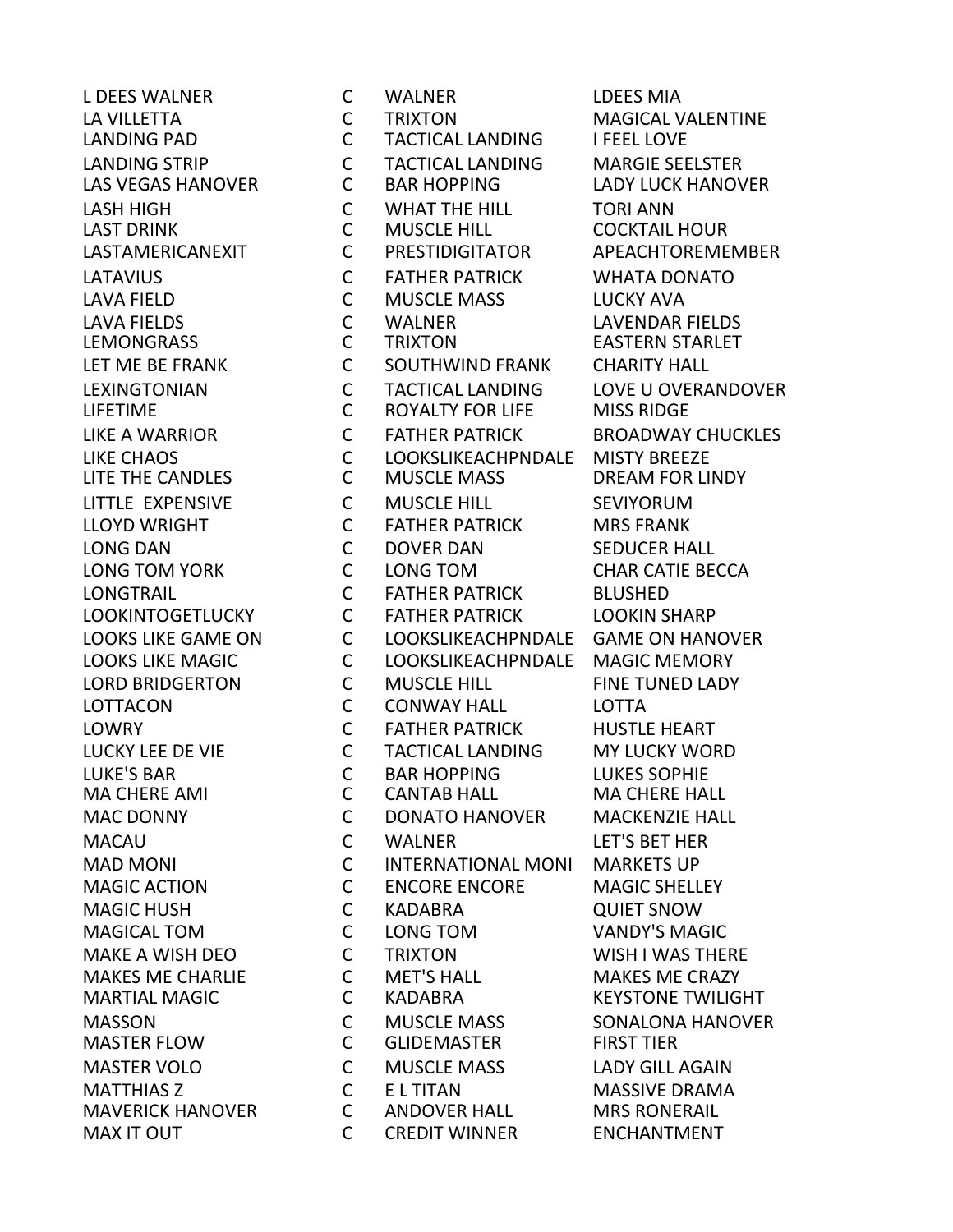MUSCLE MINUTEMAN C MUSCLES YANKEE OVERKILL HALL C INTERNATIONAL MONI ON WITH THE SHOW

MENSO C TACTICAL LANDING HALLMARK SESSION MERCHANTMAN C FATHER PATRICK MAJESTIC STYLE MET YOUR REQUEST C METS HALL QUEST BLUE CHIP MICKEY MUSCLES C MUSCLE MASS LADY BLING MIDNIGHT RAMBLER C CANTAB HALL SPRINGAROUND MIDWIND SUNSET C FATHER PATRICK DANICA HALL MIKE DEL C TRIXTON PRINCESS PEARL MILLIONDOLLARRIDE C WALNER MARION MILLIONAIR MISTER CLASS C NOTHING BUT CLASS VICKI LYN M-M'S TAYLOR C SWAN FOR ALL TRADING PLACES MOMONI DE VIE C INTERNATIONAL MONI FAN FAVOURITE MONI BAY C INTERNATIONAL MONI MAMORA BAY MONI BAY C INTERNATIONAL MONI MAMORA BAY MONI BOOK C INTERNATIONAL MONI RARE BOOK MONK'S HOOD SE C MUSCLE MASS MAGNOLIA LAVEC MORNING EDITION C WALNER MORNING GLOW Mr Experience **C** Muscle Mass Hit The Hay MR GOODTIME C DOVER DAN MY LADY LINDY MR GQ C FATHER PATRICK PRETTIESTGALAROUND MUCHO MACHO C FATHER PATRICK EXQUISITE CHARM MY PATERFAMILIAS C FATHER PATRICK SWEETIE HEARTS MYSTERIOUS FRANK C SOUTHWIND FRANK BEHINDCLOSEDOORS NACHO RODEO CONTRACTINE CONTRACTION MAKER A LAKER NAGA VIPER C FATHER PATRICK CHILITODAYHOTTAMALE NATIONAL FLASH C INTERNATIONAL MONI SMOKIN ASH NATIONAL SIMON C INTERNATIONAL MONI SIMONA DREAM NAUGHTY WOWZER C CRAZY WOW NAUGHTY NANA NELSON DAYTONA C FATHER PATRICK GAGA B.R. NESSON HANOVER C SEBASTIAN K S NIGHTFLIX HANOVER NEWLY KNIGHTED C DONATO HANOVER NEW ROYALTY NICHOLAS BLUE CHIP C CHAPTER SEVEN CHASIN CLOUDS AWAY NIGHT LANDING C TACTICAL LANDING MARGIE NIGHTTIME BLIZZARD C KADABRA TALBOTCREEK JEWELY NO MORE TICKETS C SWAN FOR ALL TICKET TO GLIDE NOVEL C FATHER PATRICK ANYWHERE WITH YOU OFFSHORE ACCOUNT C INTERNATIONAL MONI MET'S INN OH MY GOASH C SWAN FOR ALL OH MY DARLIN ONCE IN A LIFETIME C FATHER PATRICK SHERRYS LADY Onda Tattico C Tactical Landing Onda Di Mare ONE HUNDRED POOF C MUSCLE HILL POOF SHE'S GONE ONION GUM C CHAPTER SEVEN PRINSESSA OPEN BAR C BAR HOPPING LADY SIERRA GOLD OSCEOLA C MUSCLE MASS ARMBRO EXQUISITE C MY MVP PSYCHOTHERAPIST

**CELESTIAL ANGEL**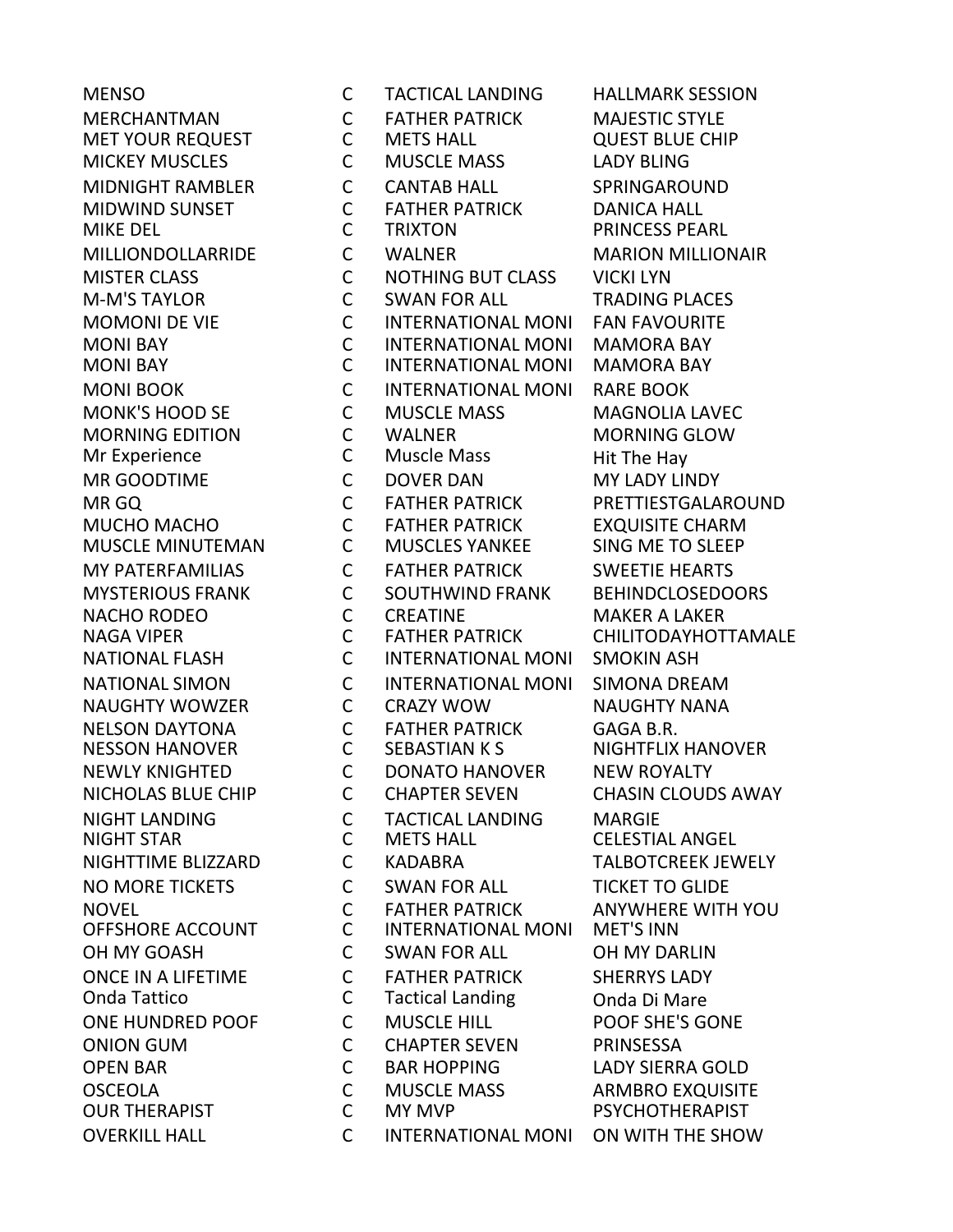**PAUC HANOVER** RESOLVE TO WIN C RESOLVE

OVERNIGHT HAUL C CANTAB HALL OVERNIGHT COMMAND P CHICO C TACTICAL LANDING SCOTTISH CROSS P L Quicksilver C Resolve Shazamm PARTY AT SEVEN C CHAPTER SEVEN TICKETTOTHEPARTY PASS THE GRITS **CONTRESS INTERNATIONAL MONI GEORGIA BABY** PATTON (SE) C TRIXTON ELLERIE HANOVER PAX HANOVER CONTAB HALL PERFECT CHANCE PEDAL ON METAL C FATHER PATRICK WOMANS WILL PERFECT PATRICK C FATHER PATRICK PERFECT SUMMER K PESO HANOVER C WALNER PENNIES FROM ABOVE PETAL TO THE METAL **CULL TO THE METAL** CULL E L TITAN THE HIP TO MY HEART PETER POWER THE CUNCLE PETER FLOWER POWER PHELPS HANOVER **CONTREST CONTREST CONTREST CONTREST PASSAGEWAY** PIER HO KEN CARSON C WHEELING N DEALIN BARBIES KORVETT PIER HO MUSCLE BOY C MUSCLE MASS PIER HO LA DONATO PIN UP BOY CONTAB HALL POSTER PINUP PISAN C SOUTHWIND FRANK PAD PRINCESS POINT OF PERFECT C WALNER SOUTHWIND FIAT POLE POSION C MY MVP CAYLEE DREAM PONTIFICATE C CONWAY HALL PERFECT MASS POWER CLASS **CONTAB HALL** DAY AT THE SPA POWHATAN (SE) C READY CASH POCHAHONTAS FACE CRAZY WOW SEMINOLE WIND PRATT HANOVER C FATHER PATRICK PERSONAL STYLE PRINCE ARCHIE C ARCHANGEL BELLE OF THE BALL PRINCE GALAHAD C TRIUMPHANT CAVIAR ON THE MUSCLE PRINCE HOWARD C FATHER PATRICK MISS MARLENE PRINCE OF HONOR C WALNER PRINCESS AURORA PURE CHAPTER C CHAPTER SEVEN WHO DAT GIRL PURE JOY **CONTAB HALL IDOLE SMART** PURE TACTIC C TACTICAL LANDING CHEZ MAHMI PURE THUNDER C CANTAB HALL WINNING JONLIN PURE TITAN C NUNCIO LITTLEMSCANTBWRONG QUEBEC HANOVER C WALNER QUEEN OF GRACE QUEBEC WANIA **CONTRESS CONTRESS CONTRESS CONTRESS** CONSISTING RAILROAD JACK C MUSCLE HILL LET'S GET STARTED Raisealittlehill C Muscle Hill Kristine Anne Raising The Glass **C** Royalty For Life **Raising Roseann**<br>RAMPAGE DEO C CHAPTER SEVEN PANDORA'S BOX RAMPAGE DEO **COLLECT CONTRAGE CONTRACT CONTRACT CONTRACT CONTRACT PROPER SEVEN PANDORA'S BOX** REALITY WARRIOR C TACTICAL LANDING PAINT THE CORNERS REMOTE COMMANDER C CHAPTER SEVEN WHITE CHEETAH RESOLOOP C RESOLVE ALLY OOP RESOLUTIONARY C RESOLVE CANTABMYMONEY Rodeo Hill Caprice Hill Container Seven Caprice Hill<br>ROMAN GALLERY CALLISCLE MASS LIMARIE ROMAN GALLERY C MUSCLE MASS J MARIE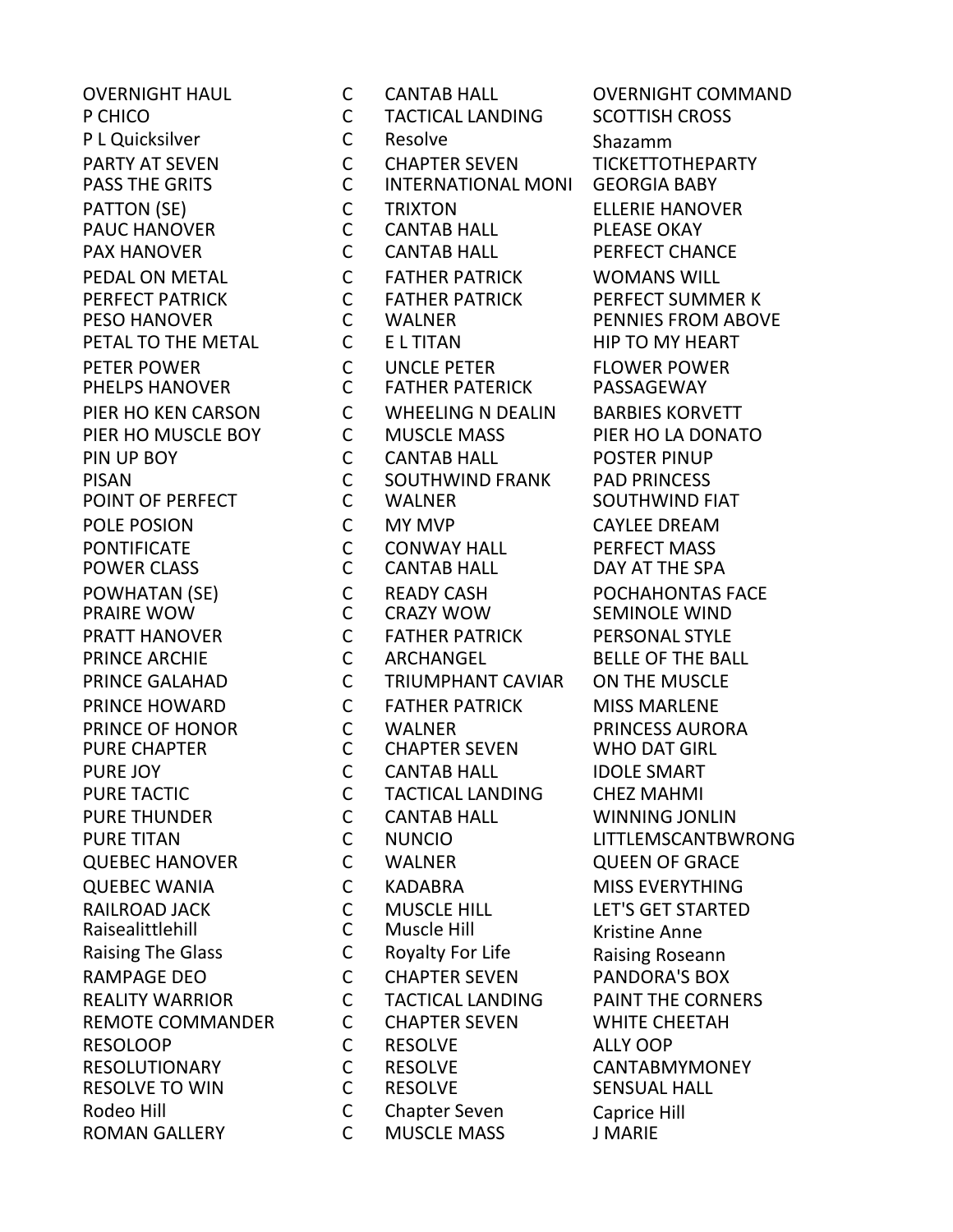**SMASHING VICTORY** SPITFIRE OVERSEES CONTERNATIONAL MONI LEGAL LADY

ROYAL CUE C ROYALTY FOR LIFE CURLI CUE Royal Muscle C Muscle Hill Royal Charm Royal Tea North Care Contract Contract Contract Contract Contract Contract Contract Contract Contract Contract Contract Contract Contract Contract Contract Contract Contract Contract Contract Contract Contract Contract Con RUMBLE STRIPS C LONG TOM LADY GLIDER RUSHMORE C SOUTHWIND FRANK GRAND CANYON SACRIFICE C FATHER PATRICK RELIGULOUS SAFETY TILE SE THE COMMITTERNATIONAL MONI THIGH BEAM HANOVER SAINT JAMES'S C CHAPTER SEVEN LINDYS HEAD NURSE SALEHGASNOBRAKE C MUSCLE HILL SAHALEE SASS BACK **CONOVERSURE** SASS N POUT SAYINWHATIMTHINKIN C SWAN FOR ALL SPECIAL INTEREST SCORPION TILE SE **CONTAINER PATRICK** LOVE ME MADLY SCOTTY DEO C TRIXTON SAY MY NAME SCRATCH MY BACK C TACTICAL LANDING BONNIE LOU SELFMADE TILE SE C WALNER ANDIE SOPHIA SENTERPRISE C ENTERPRISE SUN SENTINEL SERGIO HANOVER C MUSCLE HILL SPRING GALA SEUSS **COUTHWIND FRANK BEDTIME STORY** SEVEN KINGS C CHAPTER SEVEN COMMANDO QUEEN SEVEN LICK PRISE C ENTERPRISE ALANA'S WAYS SEVEN OAKS C CHAPTER SEVEN CATCHING KATIE SHADES OF EBONY C TACTICAL LANDING MOTUNUI SHAQ HANOVER C TRIXTON SUMMERS WINDSONG SHEENAS SECRET C TACTICAL LANDING SHEENA'S SHADOW Shiftan Gears C Cantab Hall Late Shift SHOW BANK C BREAK THE BANK K SHOWY STARLET SIGHT UNSEEN K C BREAK THE BANK K ENCORALINE SINATRA DE VIE C SOUTHWIND FRANK LOLA DE VIE SIR STRONG C MUSCLE HILL ROYAL INTRIGUE SNOWMAN HANOVER C BAR HOPPING SNOW ANGEL HANOVER SNOWPIERCER C MUSCLE MASS WHEELY QUICK SON OF A PAIN C DEVIOUS MAN PAIN IN THE MASS SONGS IN THE WIND C SOUTHWIND FRANK PLEASURE'S SONG<br>SOUL SHINE C KADABRA PERSUASIVE LOOK SOUL SHINE **CONTAINATION CONTREST CONTREST CONTRES** PERSUASIVE LOOK SOUTH BOUNDARY C FATHER PATRICK CAITIR Southwind Ikonick C Muscle Hill Itsdiffrntforgirls SPACE FORCE **CULLICAL LANDING** MISS FIDGET SPARKS FLY C BAR HOPPING NEW WRINKLE SPEECH EASY BAR C BAR HOPPING SWEET MADEMOISELLE SPEEDY PITTSTOP C WHATAWORKOUT NOWERLAND KRISTEN SPENDING CRAZY C CRAZY WOW SEVEN ELEVEN C BAR HOPPING SPICEBERRY HANOVER

**HALL OF WISHES** SOME KINDA SPECIAL **SETNTHEWORLDONFIRE**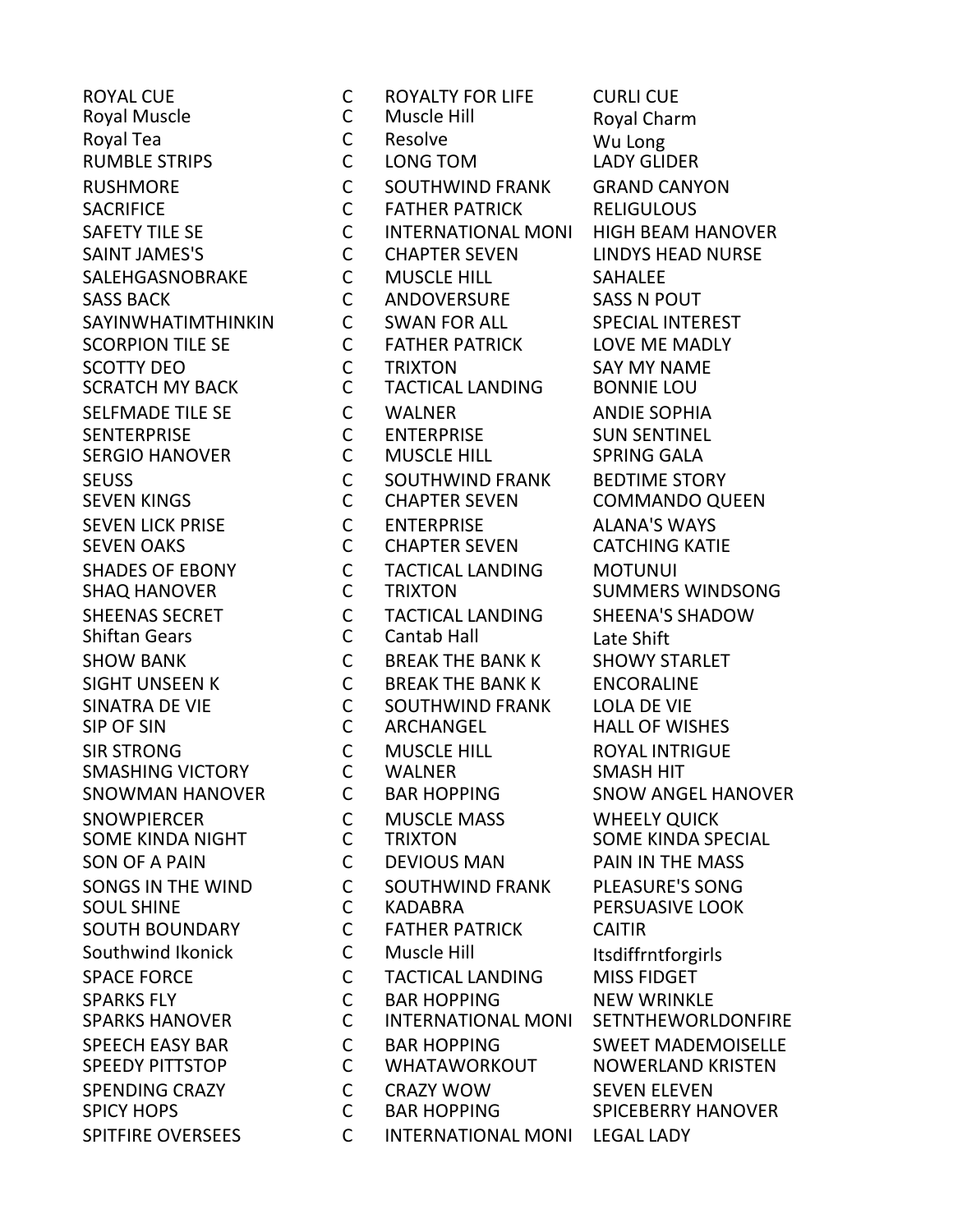**STRONG KNIGHT** SWOLE HANOVER **SWOLE AREA COMPUTER TEMERITY HANOVER** 

SPYGLASS HILL C UNCLE PETER SO WONDERFUL SQUARED AWAY **COMITAB HALL COMES AND A SAMPLE REGIST** STAND UP MAN C WHAT THE HILL STAND OUT HANOVER STARTING POINT C CHAPTER SEVEN FALLING IN LOVE STEINBECK HANOVER C CHAPTER SEVEN SIMPLICITY STELLAR WIND C CHAPTER SEVEN BAILEY'S BREEZE Stonebridge Bomber C Muscle Mass Stonebridge Glider Stonebridge Jasper C Muscle Mass Stonebridge Encore STRATEGIC C TACTICAL LANDING NORTHERN GRACE STRATEGIC LANDING C TACTICAL LANDING SOUTHWIND TESLA STRONG OPPONENT C TACTICAL LANDING EIGHT BELLS SUGAR COATED LIES C TACTICAL LANDING SUGAR CONE<br>Superior Tactics C Tactical Landing K T Cha Cha Superior Tactics **C** Tactical Landing K T Cha Cha SURE GOLD K C ANDOVERSURE GOLD CORA SURE IS SILLY C ANDOVERSURE MISCHIEF SMILE SWAMPY JOE CONTAB HALL HOLD HER TIGHT SWAN JOVI C FATHER PATRICK SWAN FOR THE ROAD SWANFORALLTWO C SWAN FOR ALL WIDE LOAD TACTICAL CASH C TACTICAL LANDING CASH IN MY GENES TACTICAL DECISION C TACTICAL LANDING PRICELESSPOSSESION TACTICAL FLAME C TACTICAL LANDING FLAMING ROSE S TACTICAL MOMENT C TACTICAL LANDING GREATHALLOFCHINA TACTICAL WIND C TACTICAL LANDING GYPSY WIND TAKTICAL TAKTER C TACTICAL LANDING SOLVEIG TALKIN' BOUT YOU C MUSCLE HILL TEMPLE RUINS<br>TEMERITY HANOVER C CANTAB HALL TWICE A NIGHT TENFORTHEBIGGUY C SOUTHWIND FRANK SAND LAVENDER-BLU THE BIG VALLEY C FATHER PATRICK DESIGNED TO BE THE BUCKEYE HILL C WHAT THE HILL CALIFORNIA LOVE THE FAST LANE C MUSCLE HILL LIVININTHEFASTLANE THE GOOD BOOK C CHAPTER SEVEN HOLIER THAN THOU THE GREEK **COMUSCLE MASS** GREEK GODDESS THE GRUFFALO C CHAPTER SEVEN CLEMENTINE DREAM THE HAZELTON C MUSCLE MASS TOO GOOD FOR YOU THE NEW CRAZY **CURAZY WOW SENSATION** THE PERP **C** WHAT THE HILL PURPLE SONA THE WISH COMPONENT COMPONENT COMPONENT CAMERON CHIP THUNDEROUSLY C WALNER ANIKAWIESAHALEE TINO BAROSSO SE C FATHER PATRICK URSEL GIO TOMBSTONE C SOUTHWIND FRANK HIGH HEELS TOMMY BOY HANOVER C INTERNATIONAL MONI TANGENT TOP LEADER C FABULOUS WOOD TO SOON TRANSFORM C SOUTHWIND FRANK MISS TEZSLA

**KEYSTONE SAPPHIRE KEYSTONE HARPER**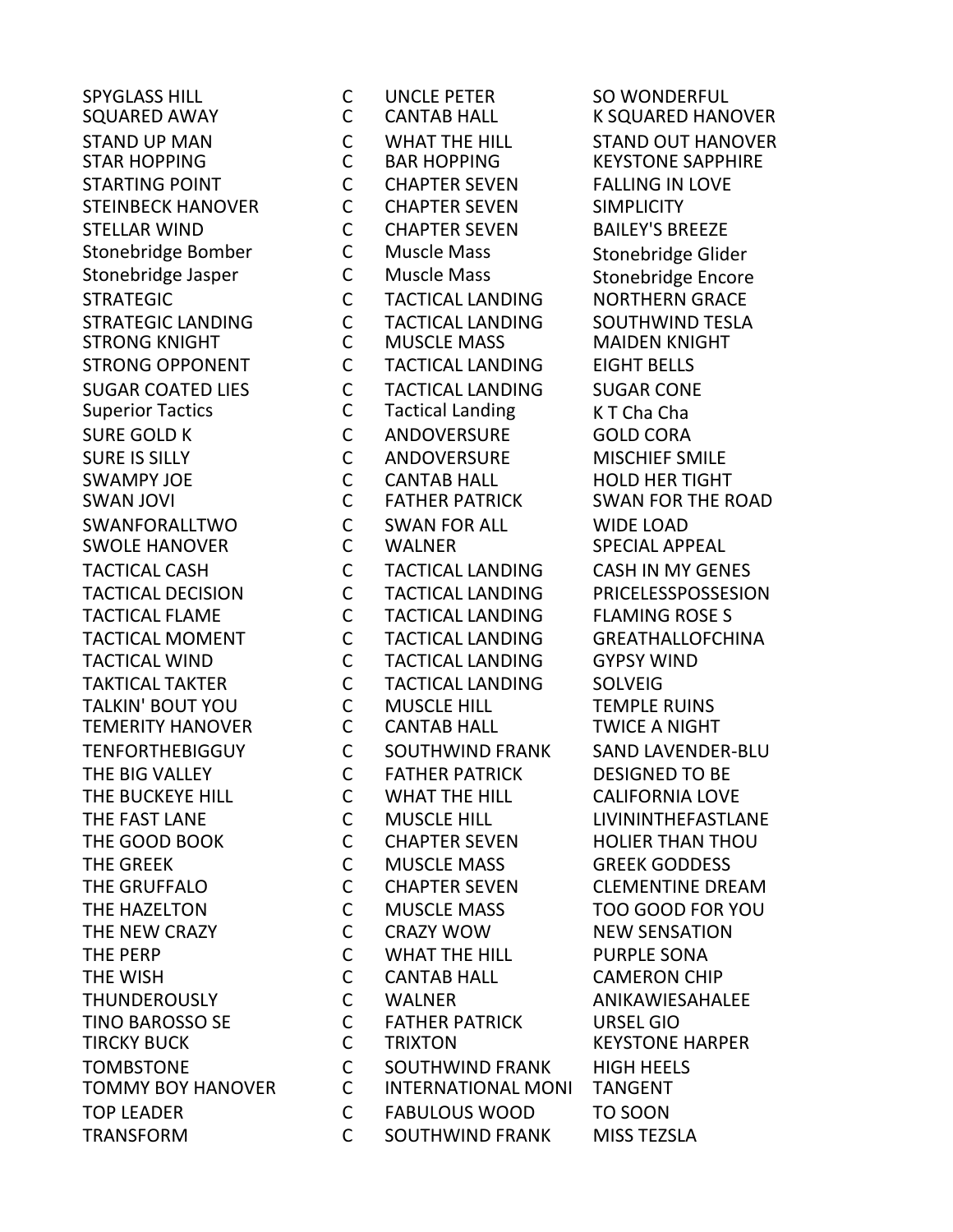TYMAL ANTHEM UNNAMED 1VA274 C E L TITAN ENCHANTED

TRY-HARD HANOVER C WALNER THINK TWICE TUSCAN PRINCE C KADABRA TOSCA TUXEDOCAT ZETTE C CANTAB HALL FOXY ZETTE TWICHELL C MET'S HALL DOWNHILL DAYDREAM TWICHELL C MET'S HALL DOWNHILL DAYDREAM Twin B Showmance  $C$  Tactical Landing Showstopper<br>TYMAL ANTHEM C MUSCLE MASS EAGLE CANADA TYMAL AVIATOR C KADABRA IM OUTSTANDING TYMAL WARHEAD C CANTAB HALL TYMAL REIGN TYPHONPEDIA C CREDIT WINNER LOVE TAIL UNCLE NINO C CANTAB HALL PERFECT HILLUSION UNIQUE STYLE C CHAPTER SEVEN WARRAWEE KRISP CAPITOLO FINALE C CHAPTER SEVEN TREVISO COUNTRY DAGGER C CRAZY WOW DIAMOND DAGGER FLOWER GATE C E L TITAN VICTORY BOUQUET LINDYSINTERMINGLE C INTERNATIONAL MONI ABSINTHE INTERNATIONAL MAN C INTERNATIONAL MONI BIRTHRIGHT INTER MISCHIEF C INTERNATIONAL MONI BLINDED BY LINDY LINDYS INTER LOPER C INTERNATIONAL MONI FOOT LOOSE LINDY UNNAMED C INTERNATIONAL MONI TAYLOR SWIFTLY LINDYSINTERVENTION C INTERNATIONAL MONI UNBELINDYBLE DARK MIND C INTERNATIONAL MONI BELLINI LINDY COCORAJAH C MAHARAJAH COCO TRUFFLES TE AMO LINDY C MUSCLE HILL LOVELY LINDY LUCK MONI C MUSCLE HILL NO LUCK NO MONI VENDETTA KEMP C SOUTHWIND FRANK AMOROUS FLIRT EVASIVE MANEUVER C TACTICAL LANDING DRESS FOR SUCCESS LINDYS LANDING C TACTICAL LANDING LINDY OF MY DREAMS SPIKED LINDY C TRIXTON LINDY ON TAP LINDYS MARTINI C TRIXTON MARTINI LINDY UNNAMED C TRIXTON EMILY DO VALYRIAN KEMP C TRIXTON PALADIN BACKAGAINSTTHEWALL C WALNER FRENCH PRESS WALLSTREET LINDY C WALNER LINDY'S CRAZY DOLLY WALLOP **C** WALNER LOVE N LINDY SMOOTH LANDING C TACTICAL LANDING OSTRICH BLUE CHIP RACKUENCOURT C TACTICAL LANDING SARCY CRAZYLAND C CRAZY WOW HEELS ON WHEELS AZAZEL C WHAT THE HILL MISSING AN ANGEL CHAPERCRAZ C CRAZY WOW CHAPERESS CRYSTAL HILL C MUSCLE HILL DEVANLY SEVEN OVER CONSIDERT COMPARTER SEVEN COVERPOWERING LINDY POWER TRIX **CONTAINS CONTRIXTON** PINK POWER BUDDY EARL C FATHER PATRICK NIXIE VOLO CRUSHIN TABS C CANTAB HALL PINK CRUSH SEVEN SINS C CHAPTER SEVEN ISOLDE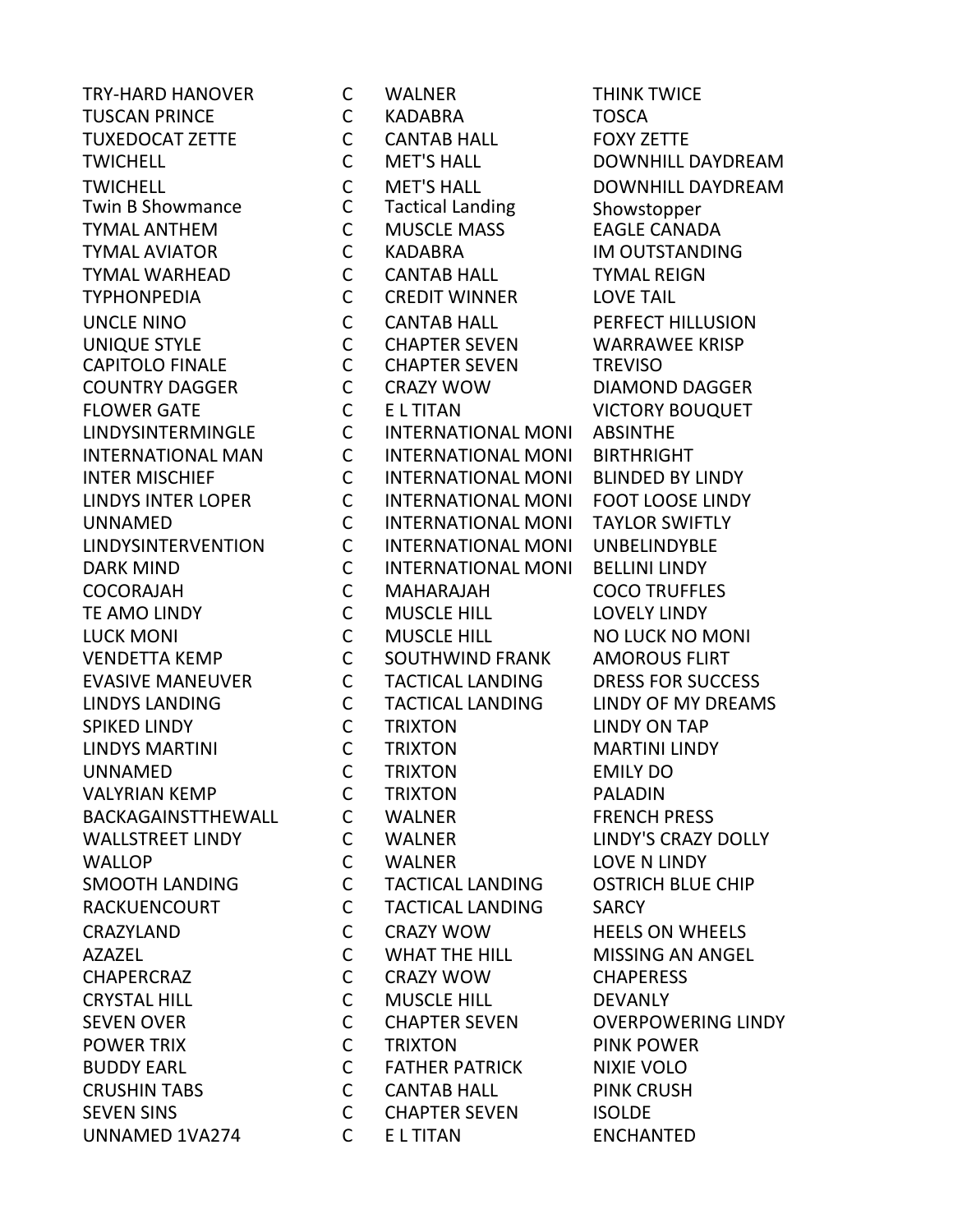UNNAMED 2V1926 C CREDIT WINNER EASY GLIDER PRETTY DAME SPEEDY C CHAPTER SEVEN DAME DU LAC MUSCLEONAMISSION C MUSCLE HILL VIVA LAS LINDY ASGOODASITGAITS C SWAN FOR ALL WE'VE GOT IT ALL INRERROGATION C SOUTHWIND FRANK TO THE QUESTION SEVEN BEADS C CHAPTER SEVEN MARION MARDI GRAS WHATA TRIXTER C TRIXTON LORINA PINK S MYSTIC MUSCLE C MUSCLE HILL SPELLBOUND HANOVER ELECTRIC BOOGIE C SOUTHWIND FRANK DUOLECTRA BUSY MAKING MONI C INTERNATIONAL MONI TOO BUSY TO CARE OPTRIX C TRIXTON OPHELIA TAKE MY NAME C MUSCLE HILL CANDY STORE S YOU GOT IT GOT CONSIDER SEVEN TWEET ME UNNAMED 4V4173 C TRIXTON BOURBON 'N GRITS APERFECTPAT C FATHER PATRICK ASIXPAKFROMPERFECT ENERGY PACK C FATHER PATRICK BUNDLE OF ENERGY YOUCANCOUNTONIT C FATHER PATRICK OVERDRAFT VOLO MIGHTT TRIX C TRIXTON MIGHTY MACKO TIMES LIKE THESE C FATHER PATRICK URBAN LEGEND RARE LANDING C TACTICAL LANDING RARELY WRONG FAITHFUL FOLLOWING C FATHER PATRICK FALLING FOR FLORI JINXUOWEMEACOKE C CHAPTER SEVEN JINX FEELING OPTIMISTIC C WALNER CELEBRITY ANGEL CHEVAL NOIR C DONATO HANOVER CRAZY GRIGIO KNUT PALEMA C WALNER HELEN PALEMA ARNE PALEMA C WALNER SOBTI HANOVER SEE IT BELIEVE IT C MUSCLE MASS YOULIGHTUPMYWORLD UNNAMED BAJI20 C INTERNATIONAL MONI BAJI OPPOSABLE THUMBS C INTERNATIONAL MONI DIRIGIRA OK BOOMER C BAR HOPPING MINERVA MCGONAGALL STORE BRAND C INTERNATIONAL MONI MIXED METAPHOR LEAST WEASEL C INTERNATIONAL MONI PRODUCT PLACEMENT SWEDISH HAT **CONUNCIO** PSYCHOBABBLE NSFW C NUNCIO TUONELA OVERPAYMENT C NUNCIO TWO ZUZIM WHOLE NOTHER C NUNCIO UNDERSONG UP YOUR DEO C WALNER GRAND STAND UPBEAT HANOVER C INTERNATIONAL MONI UP FRONT JUANSTEEN UPNAWAY BLUE CHIP C CHAPTER SEVEN NOREASTER BLUECHIP UPSTAGED C MUSCLE HILL STAGE FRIGHT UPSTATE BLUE CHIP C CHAPTER SEVEN SOUTHWIND VENUS UPTHREEFORTY C FATHER PATRICK EBBTIDE HALL VANTRIX C TRIXTON VANITY PLATES VATU HANOVER C INTERNATIONAL MONI VANITY TREASURE VEGAS WANIA C FATHER PATRICK RANDOM DESTINY VELOCIRAPTOR C FATHER PATRICK SOUTHWIND ADELE VICTORIOUS LANDING C TACTICAL LANDING VICTORIOUSBROADWAY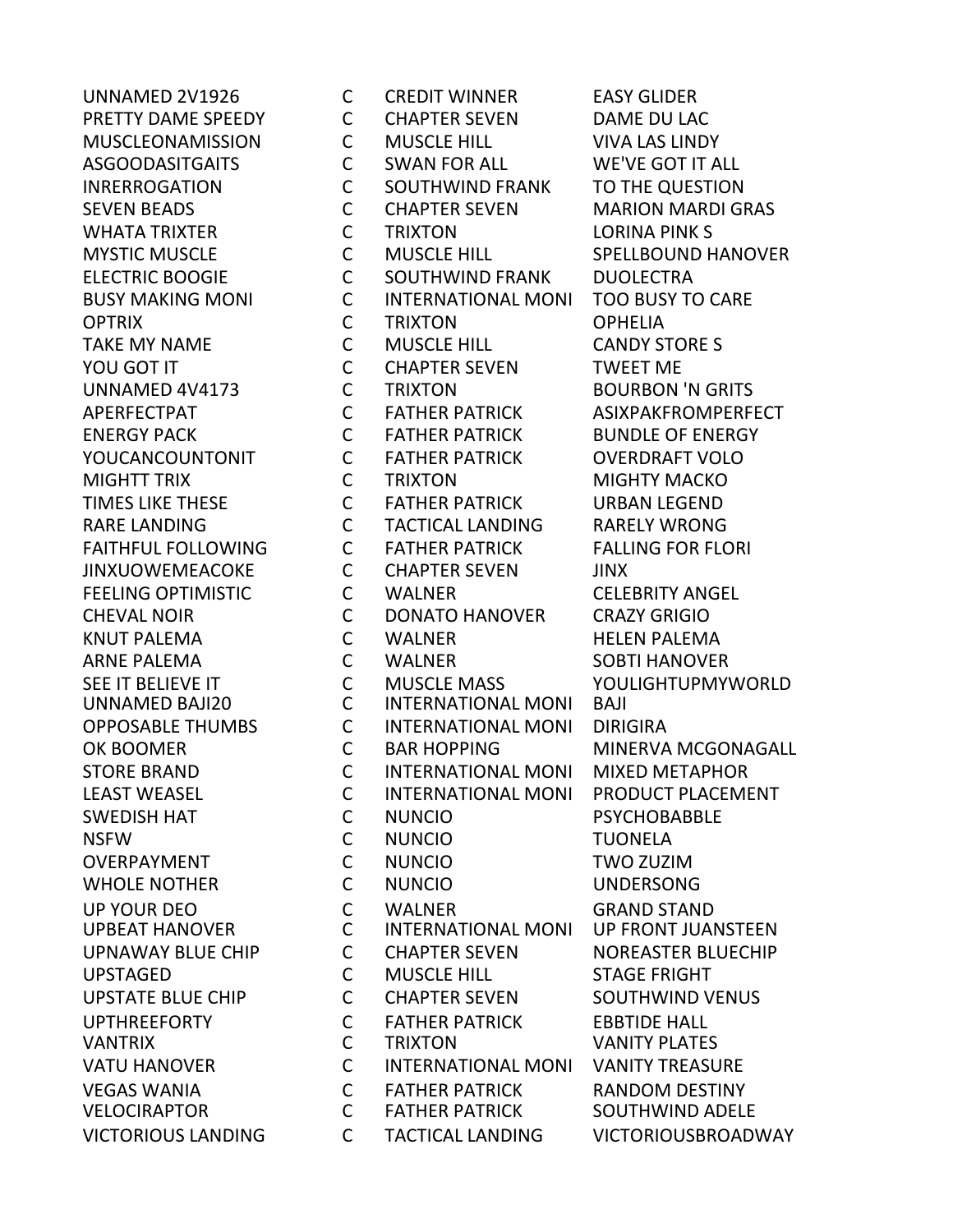VIKING WANIA C WALNER UVIE HANOVER **ZETTE EXPRESS** 

VITAMIN P C UNCLE PETER VITAMIN M WALDO FASHION C WALNER TAMGO DONATO WALLANDAR C WALNER GLITZEY GAL WARINER C CANTAB HALL CEDAR CHEST Warrawee Yang C Trixton Endless Flirt Warrawee Yuri C Kadabra Karoon Watch A Pro C Kadabra Watch The Show WATCH ME FRANK C SOUTHWIND FRANK EXPOSE YOURSELF WATT HANOVER C CANTAB HALL WINDSONG MAGIC WENTWORTH HANOVER C INTERNATIONAL MONI WINTERBERRY WHAT A MISSION **C** WHAT THE HILL **TURQUOISE SWEETIE** WHAT'S THE TALK C WHAT THE HILL TIME TO TALK WHERETOFROMHERE C SOUTHWIND SPIRIT NORDICGAL DE VIE WHIFFLE HANOVER C CANTAB HALL WINBAK MAYA WHISKEY BENDER **COLLYOU KNOW YOU DO** WHISK HANOVER WHITE LIGHTNING C TACTICAL LANDING CHELSEA HALL WHO LAUGHS LAST C TACTICAL LANDING IVORY LINDY WILLIS HANOVER C BAR HOPPING WARRAWEE JUNE WILT HANOVER **COMITAB HALL COMITAB HALL COMITABLY** WINBAK BLONDIE WINDFORCE C CANTAB HALL UNIKA WIND WINNER'S BET C WALNER SIDE BET HANOVER WOKE HANOVER C INTERNATIONAL MONI WOOHOO HANOVER WONKA C TACTICAL LANDING MARIONGOTCHOCOLATE WOODSIDE GEARSHIFT **CONTACTER SEVEN FIREWORKS HANOVER** YANK MY HALO C ARCHANGEL SUGARCANE YANKEE YOU DO KNOW C YOU KNOW YOU DO BARMAID YOUCOMEHEREOFTEN C INTERNATIONAL MONI FLIRTIN MISS<br>ZETTE EXPRESS C CANTAB HALL GLIDING ZETTE

Warrawee Triton BROADWAY JO ELL 640 COLTS

| A GOOD CHARDONNAY         | F  | WALNER                  | <b>VINTAGE OAKS</b>     |
|---------------------------|----|-------------------------|-------------------------|
| A SLICE OF GRACE          | F  | <b>CANTAB HALL</b>      | <b>U TAKE THE CAKE</b>  |
| <b>ALICEWHERERUGOING</b>  | F. | <b>ENTERPRISE</b>       | <b>SOUTHWIND ALICE</b>  |
| ALL A TWITTER             | F. | <b>MUSCLE HILL</b>      | <b>SMS PRINCESS</b>     |
| ALL ALESSANDRA            | F  | <b>CANTAB HALL</b>      | PERFECT ALLIANCE        |
| ALL COLORED CAST          | F  | <b>TACTICAL LANDING</b> | <b>FLAME MEARAS S</b>   |
| <b>ALL GIRLS CLUB</b>     | F  | <b>MY MVP</b>           | <b>FEMALES RULE</b>     |
| ALL I WISH SE             | F. | <b>BAR HOPPING</b>      | <b>MS STONE</b>         |
| <b>ALL SQUARE</b>         | F  | <b>TACTICAL LANDING</b> | <b>BRAMALEA HANOVER</b> |
| ALLFORSOUTHWIND           | F. | <b>SOUTHWIND FRANK</b>  | <b>ALL FOR ONE</b>      |
| <b>AMERICAN STILETTOS</b> | F. | CONWAY HALL             | <b>EASTER LEGGS</b>     |
| <b>AMOUROUS DEO</b>       | F  | <b>MUSCLE HILL</b>      | AMARE DEO               |
| ANACTEDDANA LIANIOVED     | Е  | INITEDNIATIONIAI NAONII | ALINIT MEL              |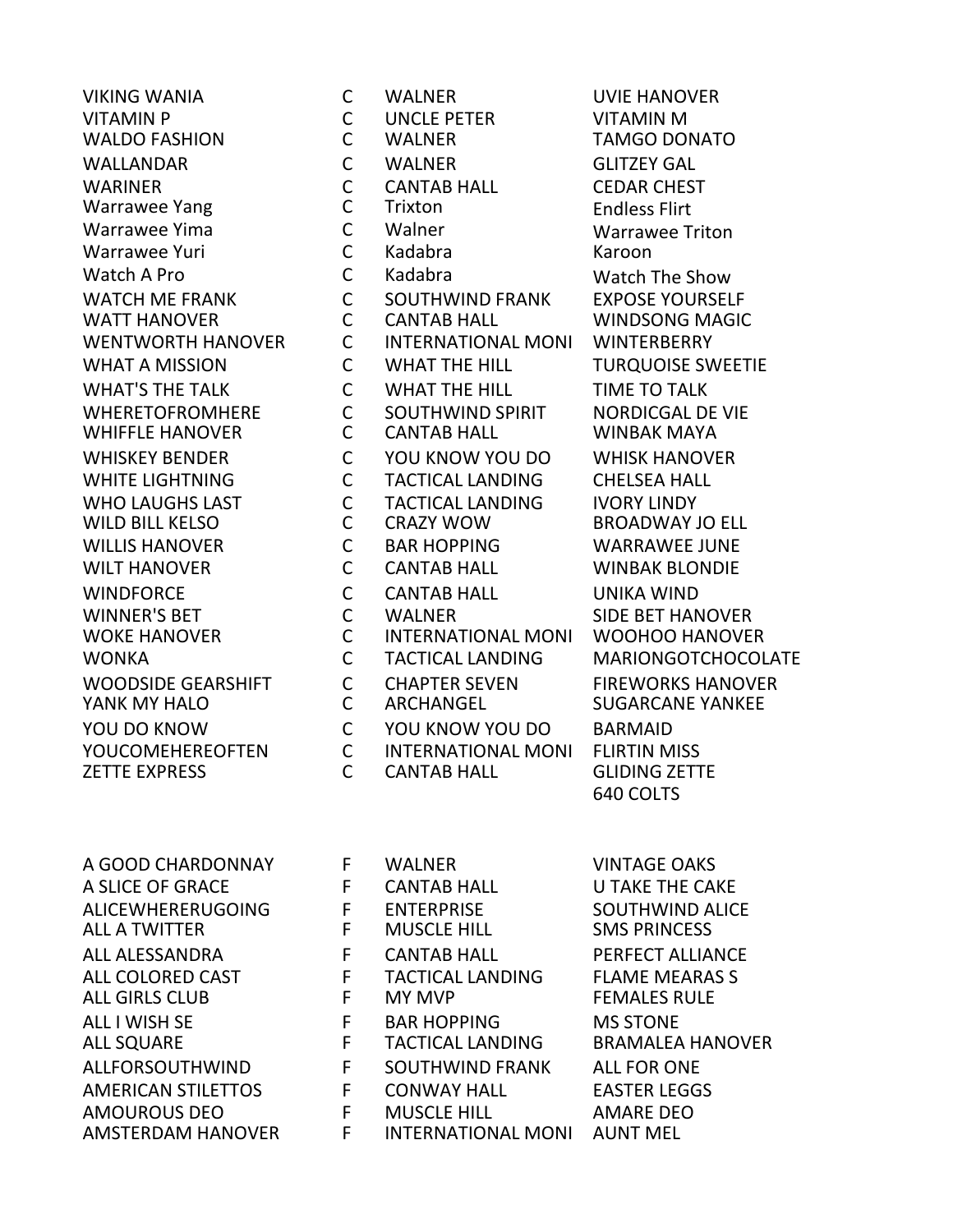**BROOKHAVEN** CAMPARI HANOVER F INTERNATIONAL MONI CHEZ LUCIE

ANDREA'S BABY FFCHAPTER SEVEN BABY URTHEGREATEST ANDREA'S PEARL F TRIXTON PERFECT PEARL ANEGADA HANOVER F TRIXTON ANGEL EYES HANOVER ANGELIC KT F ARCHANGEL WOMANLY IMAGE ANGELINA HANOVER F INTERNATIONAL MONI ANGEL PIE ANGELPEDIA F CANTAB HALL BAKER BLACK JET ANOTHER LIKE ME F MUSCLE HILL STUBBORN BELLE ANSONS LITTLE GIRL F MISTER ANSON LOCK DOWN JAZZ AQUATICA F BREAK THE BANK K AQUA MARINA K ARRESTING BEAUTY F ANDOVER HALL PROUD MAGGIE ATOVERA F ANDOVER HALL ATAGIRL HANOVER AUTUMN WINDS FELTITAN ALL STAR HANOVER AVA MARIE FELLES FATHER PATRICK SECOND SISTER BABY TAKE A VOW FRATHER PATRICK MAZDA HANOVER BABYLON SISTER (SE) F SOUTHWIND FRANK JOLOKIA BABYNEEDSNEWSHOES F WALNER SIANNA HANOVER BACKSTITCH F MUSCLE MASS DANCING COED<br>BALLERINA F TACTICAL LANDING CLASSIC BELLE BALLERINA F TACTICAL LANDING CLASSIC BELLE BAR CRAWL F BAR HOPPING AZALEA GAL BAY CITY GIRL F METS HALL AURORA BAY BE A ROYAL **FROYALTY FOR LIFE BE WINNIN** BEE MY MUSCLE **F** MUSCLE HILL BEE A MAGICIAN BELIEVE U ME F MUSCLE MASS I BELIEVE BELLA CIAO F MUSCLE HILL CIAO DOLCE BELLE SOUTH F HOLIDAY ROAD TOM'S B-DAY BELLE BELLE TACTIC F TACTICAL LANDING CLARABELLE BERRY THUMBTASTIC F CREATINE UNDER MY THUMB Beveragino F Credit Winner Jolie de Vie Big Blue Bird F Tactical Landing Bluebird D Train BLAZING SKYE F LONG TOM LIMA SKYE BLONDE BOMBSHELL F WALNER HEY BLONDIE BLUELAND F TACTICAL LANDING BLACKSIRENPEDIA BOHEMIAN F BAR HOPPING STARLET RULES BOND **F** SOUTHWIND FRANK BOCCONE DOLCE BOOGIE OOGIE OOGIE FEITERPRISE MY PLACE ANYTIME BOSSTON BUTTERFLY F BAR HOPPING BOSSTON BELL BOTH POLES F FATHER PATRICK PAY FOR SOUP BRUNELLA F FATHER PATRICK HOLLYWOOD HILL Tactical Landing The Power Of Many BUREAU CHIEF F MUSCLE HILL KATHY PARKER BURST F WALNER BLUE DIAMONDS BYLINE **F** TRIXTON PAPER GIRL

**ANONYME HANOVER MADE IT HAPPEN** NEWMA'S ONEHUNDRED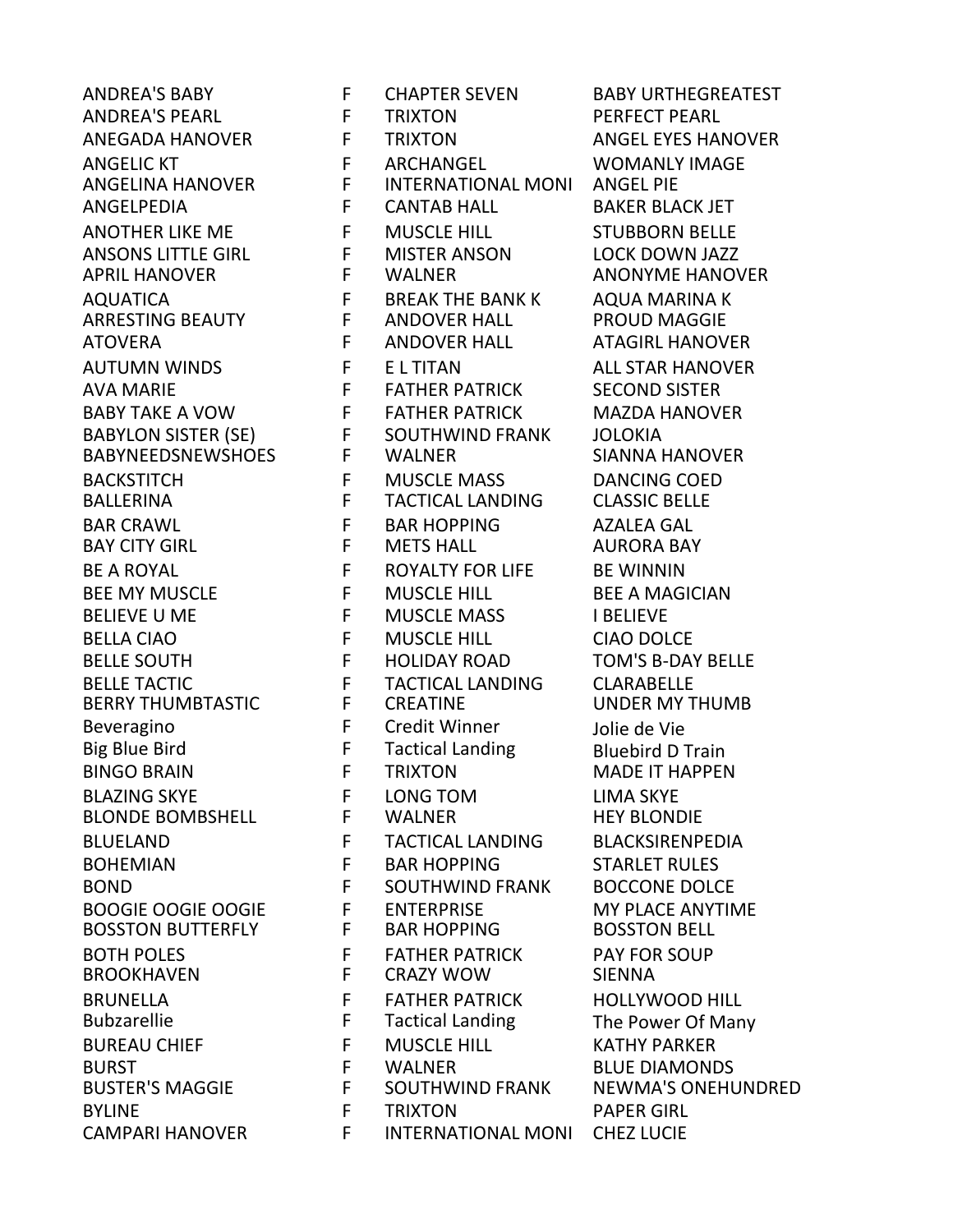CANDO VOLO F CANTAB HALL NO I'M NOT CANITELLUSOMETHING F CANTAB HALL CHAPTER HEAVEN CANTERBURY HANOVER CAPTIVATING F TACTICAL LANDING TO DREAM ON CARDIO MUSCLE F MUSCLE MASS CARDIO PUMP CARIAD **F** SEBASTIAN K S ARDWYN HANOVER CASH MISSION F TACTICAL LANDING MISS FANCI CASH CASTLE AND KEY F CHAPTER SEVEN FRONT CIRCLE CATHOLIC F MUSCLE HILL FALL FROM GRACE<br>CAVIART CAMILLA F FRIXTON CAVIART CADY CAVIART CAMILLA F TRIXTON CAVIART CADY CAVIART GWEN F FATHER PATRICK GOSSIP HANOVER CAVIART QUEEN ANNE F CREATINE CAVIART QUINN CERTIFIED MANDATE F CONWAY HALL HS CERTIFIED **CHAOS ON DECK** CHAPTER TRAX **F** CHAPTER SEVEN TRIC TRAC CHARLENE DE VIE F CHARLIE DE VIE EXPLOSIVE ZETTE CHASING TIME F CONWAY HALL ROYAL PINK CHASTITY HALL F MUSCLE MASS CONSTANCE HALL CHER F CANTAB HALL MISSISSIPPI BEAUTY CHOCOLATE TART F CANTAB HALL CHOCOLATE HANOVER CHULADA F WHAT THE HILL CHULA CLASSIC SEVEN F CHAPTER SEVEN CLASSIC MARTINE CLAUDEAN HANOVER F MUSCLE HILL CAVIART JENNY Cleveland Twilight **Fandabra** F Kadabra Miss Steele<br>COBBLE MISS ON THE CANTAB HALL **COBBLE MISS** COBBLE F CANTAB HALL NOBLE MISS COME GET UR UNCLE F SOUTHWIND FRANK HOLY MARY COUPE DEVILLE F UNCLE PETER CELEBRITY DEVILLE COVERT MISSION F TACTICAL LANDING SERENAS GENIE CRANACHAN F CANTAB HALL CRANN TARA CRAZY FOR LOVE F CRAZY WOW GODDESS CRAZY HOLIDAY F CRAZY WOW AMERICAN HOLIDAY CRAZY LOVIN F CRAZY WOW CELEBRITY LOVIN CRAZY RED SKATES F CRAZY WOW PLEASURE SKATE CREAMATINE F CREATINE CELEBRITY CREAM CREATAVACATION F CREATINE SHORT VACATION CROATIA F WALNER SUSY CROWD SURFER SE F TRIXTON LAUREEN CUNNING CONNIE F MUSCLE MASS CONNIE JEAN CYBERSPACE F WALNER SOUTHWIND SERENA CYCLELIST **F** SOUTHWIND FRANK MY PINK BIKE CYNICAL F CHAPTER SEVEN HYPERBOLE DAISEY DAY F SOUTHWIND FRANK DAY LILY<br>DANCER LEGS F KADARRA LEGZY DANCER LEGS F KADABRA LEGZY

CAN CAN FRESCA F CHAPTER SEVEN CAN CAN FRISCO **TACTICAL LANDING NOTHING BUT CLASS** 

CHARMEDNDANGEROUS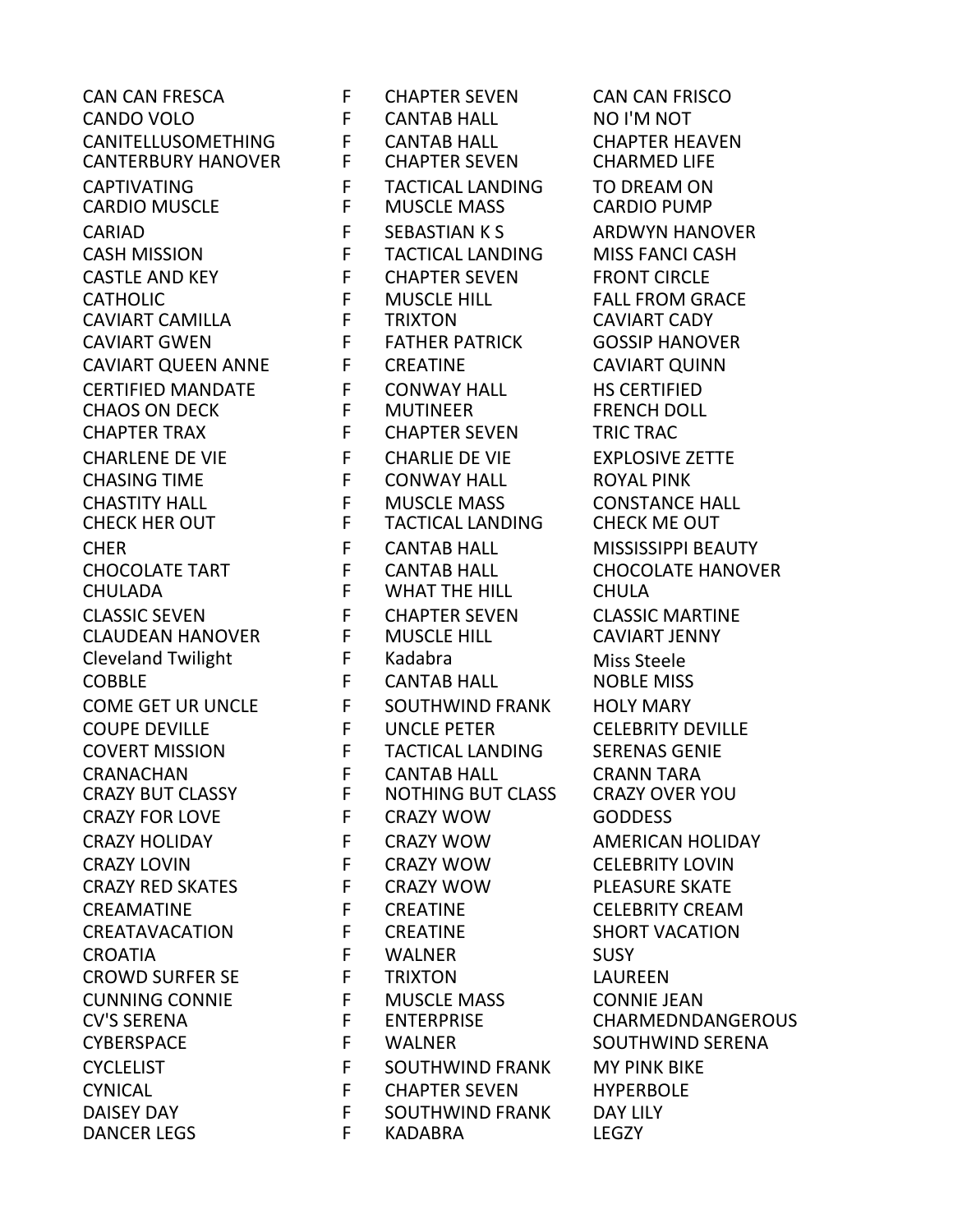DANI BELLA F DOVER DAN CIAO BELA DAZZLIN DOLLY **FILLMARY WOW DESIGNED TO DAZZLE** DEFACEMENT F MUSCLE HILL THATSNOTMYNAME DESTINY'S DARLING F CHAPTER SEVEN MOONLIGHT COCKTAIL DETRA F TACTICAL LANDING KEYSTONE TURQUOISE DEVIOUS MISS F DEVIOUS MAN MISS CONWAY DIMITRI HANOVER F CANTAB HALL DELI-MASSIVE DISARONNA HANOVER F BAR HOPPING DEVIN HANOVER DIVERSIFY F CR COMMANDO BANKERS AUDIT DOMNI HANOVER F SEBASTIAN K S DANCIN DARLIN DONNA BAROSSO SE F READY CASH ULA MIL DONNA LYNN F DONATO HANOVER BROOKE BLUE CHIP DON'T LET HER FATHER PATHER PATRICK BYWAY DONT WORRY BABY F TACTICAL LANDING BABY BELLA DORFERD F CREATINE MUST BE HOT DOUCE FRANCE F CANTAB HALL DOUCE REBELLE DOWN TO EARTH F TACTICAL LANDING OPULENT BLUESTONE DREAM BARS F BAR HOPPING TREASURE DREAMS DYNASTY FOR ALL F SWAN FOR ALL DYNASTY EAR RINGS F YOU KNOW YOU DO ASHLAKE EAST ASIA F READY CASH ELVEZIA SOUTHWIND FRANK EGYPTIAN HANOVER FBAR HOPPING EXOTIC DESTINATION ELEGANCE KRONOS F MUSCLE HILL PAMPERED WINNER ELEGANT TOUCH FFFATHER PATRICK FATIMA BLUSH ELLA KAY F SOUTHWIND FRANK COOL MAGIC EMIRA MIL F FACE TIME BOURBON SUNSHINE BI EMIRATA F E L TITAN POLE DANCER ENABLE KRONOS F FATHER PATRICK GLIDE ABOUT ENCORA LIN K F ENCORE ENCORE SONLINDA<br>ENCORE PRIZE F ENCORE ENCORE TREASURE ENCORE PRIZE F ENCORE ENCORE TREASURE GIFTS K ENERGY KRONOS F MUSCLE HILL MELODYNOT (IT) Enola F Resolve Deweys Katie ESHAAL MIL
ESHAAL
NIL
F
MUSCLE
MASS
FRACTION ETERIA F TACTICAL LANDING SENORITA BONITA ETERNITY KRONOS F MUSCLE HILL BELL POWER EUPHORIA GIO F FACE TIME BOURBON TINA GIO WINNER EVENING DRIVE F LONG TOM INNER DRIVE **MUSCLE MASSIVE** EXILE **EXILE SWALLMER** SWAN HOT MAMA EXPLOSIVE T F MUSCLE HILL EXPLOSIVE LYNN EXPLOSIVE TRIX **FXPLOSIVE TRIXTON** FXPLOSIVE TRIXTON EYEWINK KRONOS F MUSCLE HILL OYSTER KRONOS FANCY PHOTO F LONG TOM PHOTOSAVVY FANNY HANOVER FRIEL THE CHAPTER SEVEN FINESSE HANOVER FASHION ANNIE THE FELL DONATO HANOVER FASHION ATHENA

BROADWAY DONNA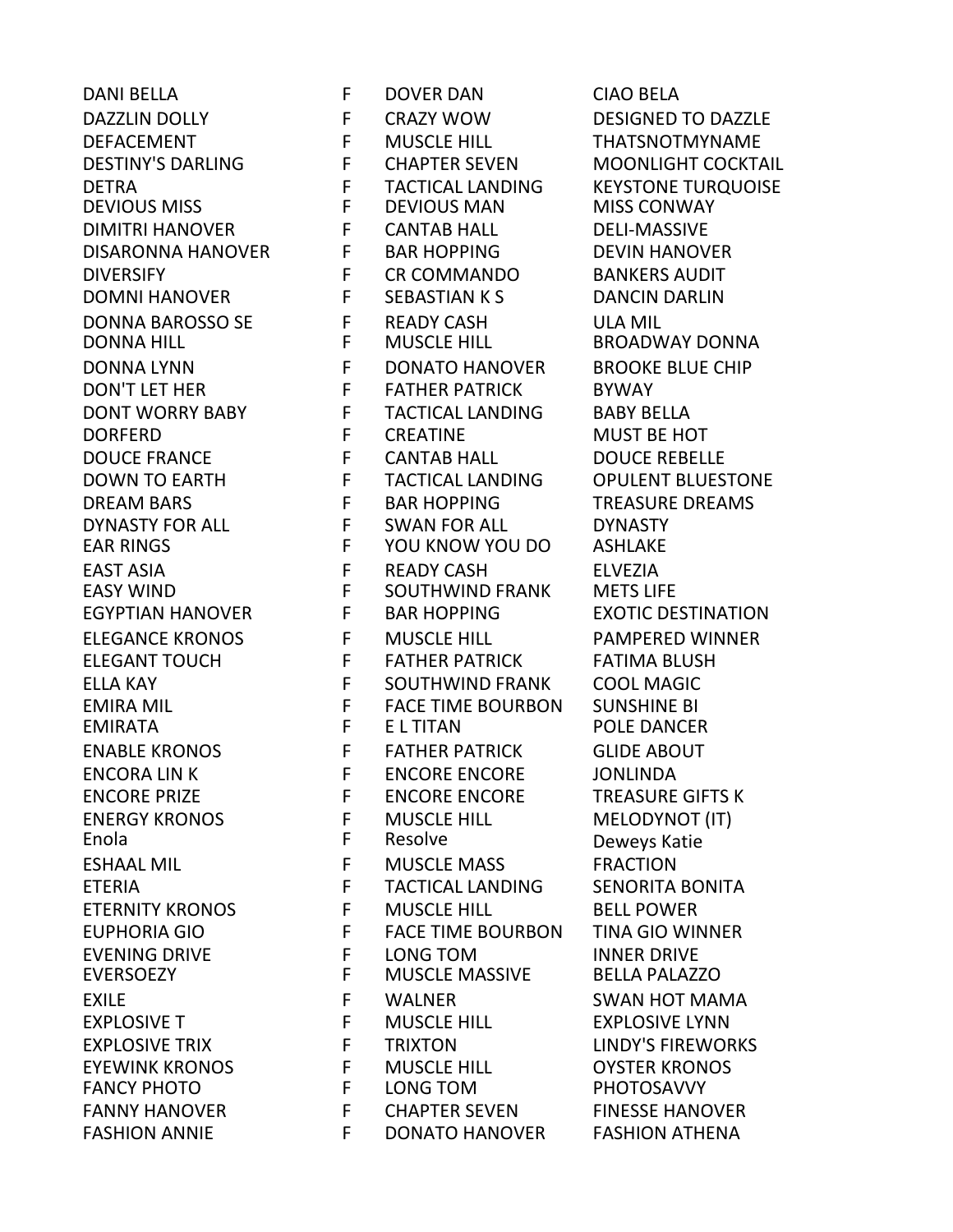**FINAL HANOVER** FOUR LANE HIGHWAY F DONATO HANOVER HEAVEN HANOVER F FATHER PATRICK HILLARMBRO

FASHION PATRICE **FRATHER PATICK BROADWAY IDOLE** FEARLESS DARLING **FULL INTEREAR HARLESS DARLING** FEEL NO PRESSURE F TRIXTON FEEL THE PRESSURE FINE WINE FASHION F POSSESS THE WILL FRIENDLY FASHION FIRST DAUGHTER F CHAPTER SEVEN ARIANA G<br>Flares Ziva F Cantab Hall Roothern I F Cantab Hall Northern Flare<br>F Muscle Hill Nortfanys Flash Flashthosemuscles F Muscle Hill **Tiffanys Flash** FLASHY SWAN FURASH FURSHEIRE FLASHFIRE FLAUNT F SOUTHWIND FRANK DONATELA LIGHTNING FLEUR DE LIS F FATHER PATRICK HIGHLAND GLIDER FLIRT HILL **FILL FILL FROSTY FLIRT** FOOLISH MONI F INTERNATIONAL MONI MISS ATHENS FOREIGN FLARE F FATHER PATRICK CYLEE NEVELE FOXE BASIN F CRAZY WOW CANADIAN PRINCESS FRENCHMAN BAY F SOUTHWIND FRANK BAH HAHBAH FRENCHY HANOVER F INTERNATIONAL MONI FRENCHFRYSNVINEGAR FRIENDS AFTER SIX F TACTICAL LANDING BAMBINO SUPREME FULL HEART F FULL COUNT MARCELLA HALL FURLOUGH F CHAPTER SEVEN LENNY MAC FUZZY DICE F INTERNATIONAL MONI ROLL SEVENS GADOT HANOVER F CANTAB HALL GRACEFUL STYLE GIGI HANOVER F CHAPTER SEVEN GLAD ALL OVER GINA'S ON FIRE F CANTAB HALL SHES ON FIRE GIRLFIGHT HALL F TRIXTON GO GO DANCER GIRLS IN PINK F MUSCLE HILL **IMPINKTOO** GIRLWITHOUTLIMITS FF FATHER PATRICK SKY HANOVER GLAMMA F WHAT THE HILL GRAMMAS GIRL GLAMOUROUS GRACIE F CREDIT WINNER HIGH LIMIT GLOBAL PRINCESS F MUSCLE HILL GLOBAL PAGEANT GLORY IS MINE F E L TITAN L DEES CASHMERE GOLD RATE F CR COMMANDO CURRENT YIELD GOTMYEYESONYOU F TRIXTON MARION MAYFLOWER Gotta Get Crackin F Walner Habit Of Creature Grab Da Moni F International Moni Gradabra GRACEFUL PATTY **FELL FATHER PATRICK FRINCESS STEPHANIE** GRAND FASHION F WALNER BROADWAY SCHOONER GREAT LOVE **F** CANTAB HALL LOVE TACTICS GUIDING STAR F TACTICAL LANDING BAVARDE GYPSY DONNA F DONATO HANOVER SEA GYPSY HALEKAI III F FATHER PATRICK ABSOLUTELY DIVINE HALLMARK JANIE F MUSCLE MASSIVE JOY OF TROTTING HANNA TOO HANOVER F SWAN FOR ALL FIGH SOBRIETY HAPPY SWAN FOR ALL HAPPY PLACE<br>HATHAWAY HANOVER FWHEFIING N DEAIIN HECK ON WH HATHAWAY HANOVER F WHEELING N DEALIN HECK ON WHEELS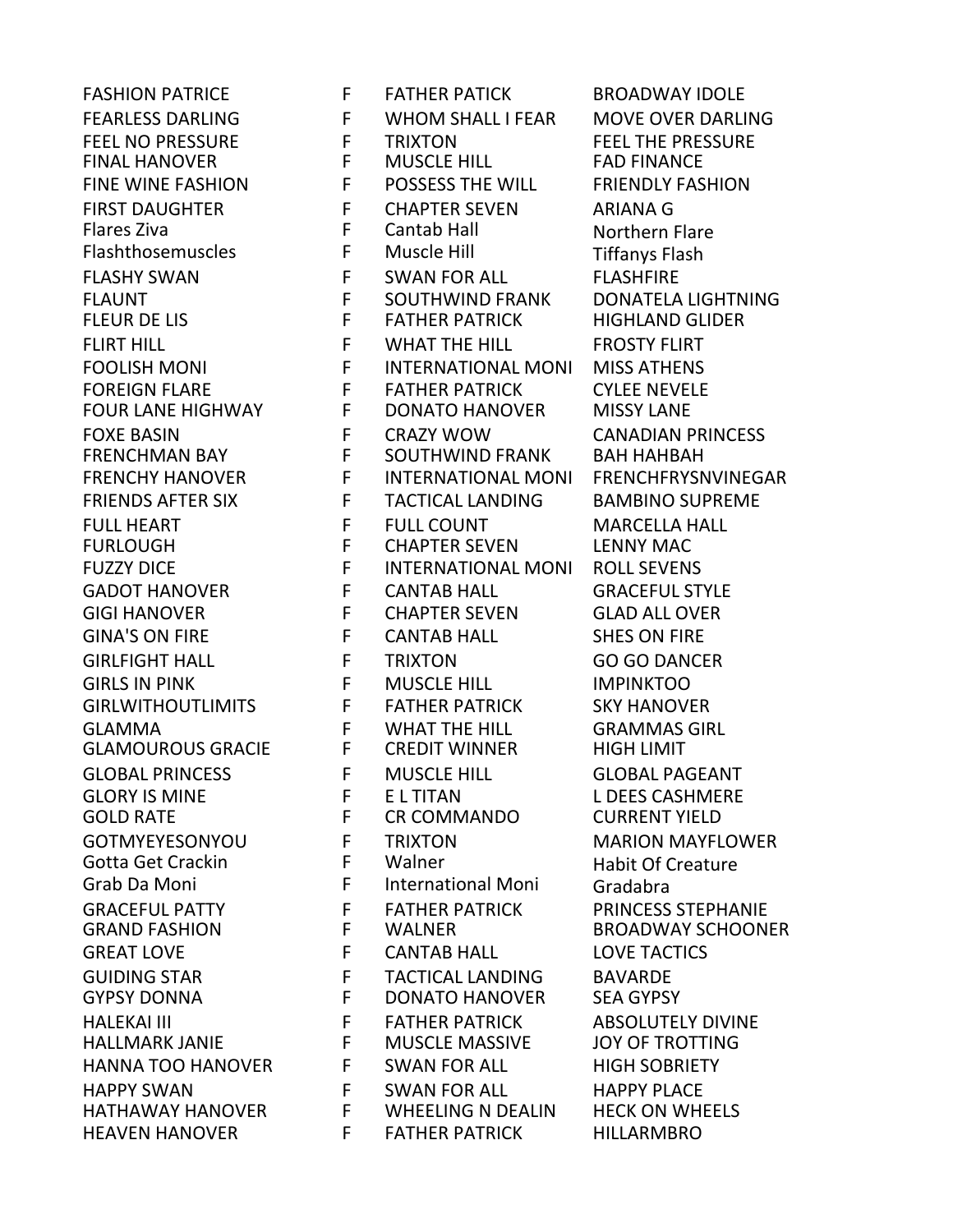Heavens Fury F Muscle Mass Seven Heavens<br>HELLO KITY KAT F CELBRITY MASARATTI FASHION FELIN HELLO KITY KAT F CELBRITY MASARATTI FASHION FELINE Hermes Hill F Muscle Hill Lauramarie Hill INTERNATIONAL MONI HIGH ENTERPRISE F ENTERPRISE HIGH SOCIETY HILL PLACE F WHAT THE HILL FOCUS ON ME Holdonforonesecond F Walner Cha Cha Glide HONEST MONEY F FATHER PATRICK YOUR WORD IS GOOD HORN PLAYER F TACTICAL LANDING FINAL COUNTDOWN HOT PINK BARBIE F BAR HOPPING PAMPERED IN PINK HOT STUFF DEO F TRIXTON WANNA GET LUCKY **WHOMSHALLIFEAR** IF THE SHOE FITS FATHER PATRICK FANCY COLORS I'M AMUSED F MUSCLE HILL AMUSE'S IN ITALIAN F CHAPTER SEVEN HEMI BLUE CHIP IN YOUR DREAMS DEO F TRIXTON WOKE UP DREAMING INFINITY F TACTICAL LANDING LIFETIME PURSUIT INSIDE EXPRESS F TRIXTON JESSIE'S SONG INSTAGRAM MODEL F CHAPTER SEVEN CHECK OUT TRIXIE INTREPID FILLLY F MUSCLE HILL GROUPIE DOLL ISLAND DIVA F DEVIOUS MAN ISLAND TOWN ITINERARY F UNCLE PETER TRAVELIN DREAM ITS YOUR CHOICE F MUSCLE MASS CHOICE HALL IVORY ROSE F DEVIOUS MAN IVORY PEARL J WOW F CRAZY WOW RISE N SHINE JESS IMAGINE F UNCLE PETER JH JESSICA JET ZETTE F INTERNATIONAL MONI CELEBRITY FANTASY JORDAN LENNA F MUSCLE HILL JORDAN BLUE CHIP JUMPING THE LINE F WHAT THE HILL LANE HANOVER KABRINA F FATHER PATRICK PERSUASIVE ACTION KAILASH K KAILASH K SEBASTIAN K S KAMAKIRIAD F SEBASTIAN K S FURY ROAD KARABOUDJAN F WALNER NOBLESSE BLUE CHIP KATE'S GIRL F SWAN FOR ALL THE SAMPLE KAYLEIGH SE F CHAPTER SEVEN PASITHEA FACE S KEYSTONE SWEETPEA F BAR HOPPING KEYSTONE SIRENA KICK EM JENNY F E L TITAN MONROE COUNTY KISS ME HARDER F CANTAB HALL ALABAMA HALO KNICKKNACK HANOVER FTRIXTON KRISTINS VICTORY KT DOUBLE DEUCE THE FATHER PATRICK THIS AULTSVILLE KYA HANOVER FRAGHOPPING KEYSTONE SHANA L DEES MARIA F CANTAB HALL SOUTHWIND PRIUS LADY BRASS F CR COMMANDO SAVANNAH MONTANA LADY FAIR F E L TITAN LADY CROMWELL LARA BAROSSO SE FOUTHWIND FRANK MADAM LAVEC I.T. LAS ALTURAS F TACTICAL LANDING BELLA GLOS

JAYPORT SWEETHEART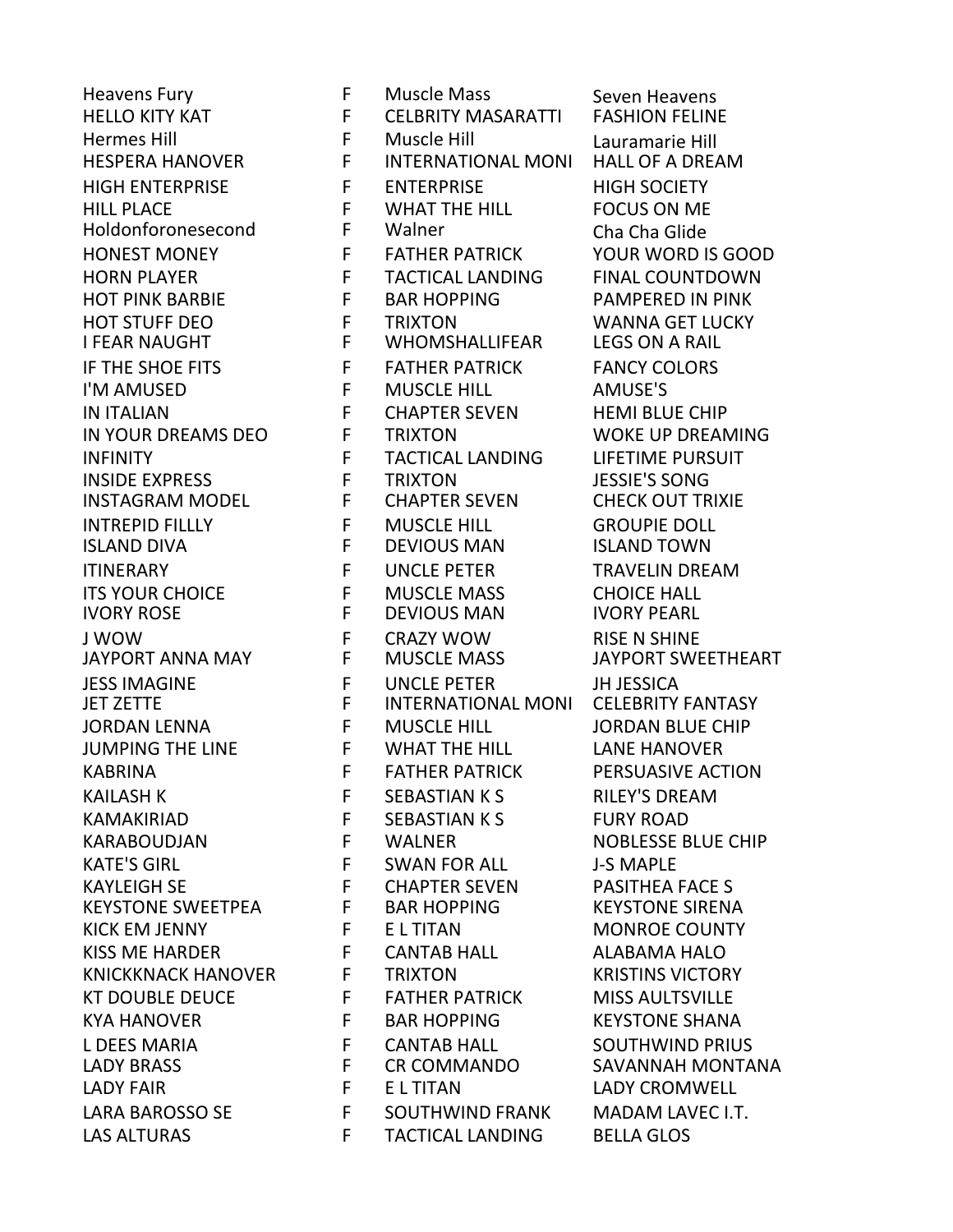Last Page First F Chapter Seven Kelseys Keepsake LEAPS AND WOWS F CRAZY WOW FRACTURED DREAM<br>LEAPSNBOUNDS F BAR HOPPING TRAVELIN SUPERGIR LENOX HILL F WHAT THE HILL ARMBRO ARCHER LET LOVE SPARKLE F TRIXTON ALL THAT SPARKLES LIFE ITSELF F WALNER INSPIRED BY LIFE LIGHTED CELL F WHAT THE HILL FIRE IN THE CELL LIKE MY GIRLS OLDER THE CRAZY WOW SPICE QUEEN LILLEHAMMER HALL F ANDOVER HALL CONTENDER HANOVER LIVONIA F CHAPTER SEVEN LADY GREY LOLITA HANOVER F BAR HOPPING LADY BAR LOOKSSOGOODINLOVE F LOOKSLIKEACHPNDALE SHERYL HALL LOTTIE'S GOLD F CREDIT WINNER HERCULOTTE HANOVER LOUISE TRAPEZE F WHEELIN N DEALIN TYMAL MAROMA LOVE STORY F CHAPTER SEVEN YOU AND I LOVE WALKS IN F FATHER PATRICK FLYER MEL LOVELY HEART FELL FATHER PATRICK FELL FOR FATHER PATRICK LT HEATHER F CANTAB HALL CLARICE MARIE LUCKY LAKEWOOD F WALNER LADY LAKEWOOD LUNA BAROSSO SE F FATHER PATRICK PIPPA BAROSSO LUSCIOUS LAVERNE F FATHER PATRICK PERFECT IMAGE MA TANTE F FATHER PATRICK MS EMILY MARIETTE MAGICAL FLIGHT F KADABRA MAGICAL GLIDER MAIDEN VOYAGE F MUSCLE HILL EARN YOUR WINGS MAMATOLDME F ANDOVER HALL DON'T TELL MY GIRL MAMBACITA F TACTICAL LANDING BILL'S LADY MANDRILL F CHAPTER SEVEN STEAMY WINDOWS MANGIA HANOVER FILIT SEBASTIAN K SIMUFFIN HANOVER MARI F CRAZY WOW KASHA MARKOFEXCELLENCE F CHAPTER SEVEN SPICEDBOURBONGIRL MARTHA HANOVER F CANTAB HALL MY FIRST LADY MARVELOUS MARIGOLD F CREDIT WINNER MISCHIEF LADY MARY MEE FWALNER MARY'S OUT CRUISIN MASONIC LODGE F TACTICAL LANDING GALLOWAY MASQUE F TACTICAL LANDING COULD IT BE MAGIC MASS ENVY **FILLE MUSCLE MASS LADY LOVE HANOVER** MELODRAMA F DEVIOUS MAN FEMALE DRAMA MEMORIAL MAY F SWAN IN A MILLION MAYBERRY MET GALA F CHAPTER SEVEN MET'S RIVAL METRO MATTY F METS HALL ORDER BY MATILIDA METS GIRL F METS HALL BACK ON TRACK METS WIN AGAIN F MET'S HALL KOSHER WINNER MIDWIND ALIBI F TACTICAL LANDING DAYLON ALIBI

LAST CHANCE F SOUTHWIND FRANK SAORSE SOUTHWIND FRANK INTERNATIONAL MONI SOUTHWIND FRANK

TRAVELIN SUPERGIRL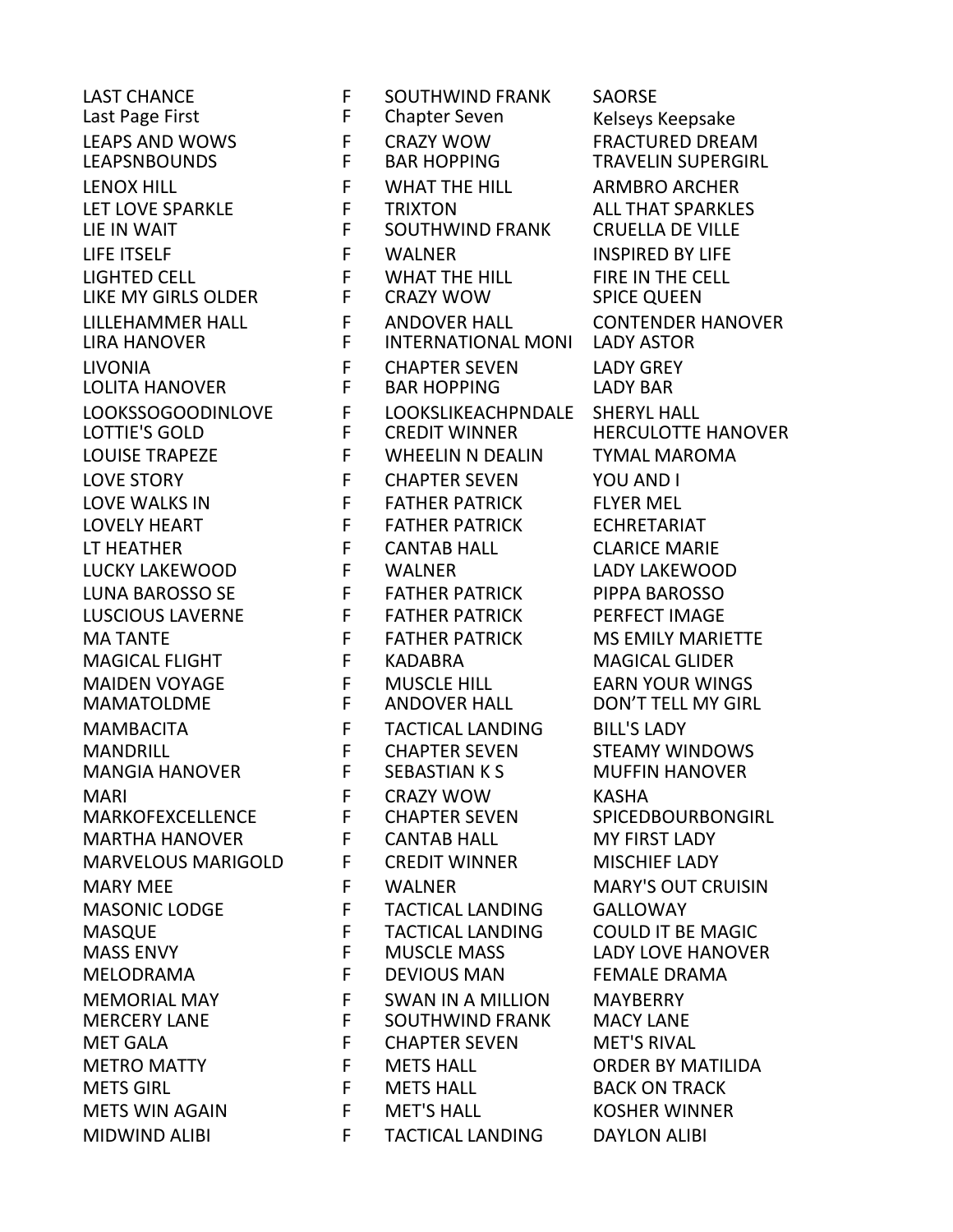NORTHERN CHARLOTTE OUTFOX F CHAPTER SEVEN RUSTIC ROSIE

MIDWIND LADY F WHAT THE HILL ONE SHARP LADY MIDWIND SUCCESS F CHAPTER SEVEN OUTRAGEOUS FORTUNE MILLION DOLLAR LUV F INTERNATIONAL MONI TRACY MY LOVE MILLISENT F MUSCLE MASS FORTUNSTA MIND MISSY F TACTICAL LANDING MIND MELD MIRASOL (SE) F MUSCLE HILL NAGA MORICH S MISS AMERICANA F SWAN FOR ALL VEE VEE MISS GINNY B F FATHER PATRICK NON STICK MISS MONICA B F MUSCLE MASS MARGARITA HALL MISS WHITNEY F WALNER CANTAB IT ALL MISSION CLASSIFIED F TACTICAL LANDING MSMILLIONHEIRESS<br>MM SHINES ON F MUSCLE MASS SHINE ON MM SHINES ON F MUSCLE MASS SHINE ON M-M'S PLEASURE F SWAN FOR ALL NUNSENSE MOMENT IN THE SUN F DONATO HANOVER SOUTHWIND ALLAIRE MOMMAMIA VOLO F TACTICAL LANDING MARGARITA MOMMA MOMMAS A DIVA F INTERNATIONAL MONI MY BABY'S MOMMA MONEY TREASURE F INTERNATIONAL MONI AUTUMN TREASURE MONI ELLEN F INTERNATIONAL MONI YANKEE SENORITA MUSCLING VEGAS F MUSCLE MASS VEGAS VIRGIN MVP PRINCESS F MY MVP MUSTALGIA MY ANNA'S DREAM F FATHER PATRICK DREAM BABY DREAM MY BELFAST ANGEL F MUSCLES YANKEE VIXEN MY TRIBUTE F CHAPTER SEVEN MY INSPIRATION MYRLL VALLY **FILL SWAN FOR ALL CONTRACT CONTRACT CONTRACT** NABRINA F FATHER PATRICK MAGIC WOMAN NATION F SOUTHWIND FRANK STRAWBERRY WINE NETWORK EXTENDER F WALNER PROMISEMETHIS NEVER CONFESS F TACTICAL LANDING MURDERERS ROW NICE TOP LINE F METS HALL TRIPLE BOTTOM LINE NICK N A PROMISE F SOUTHWIND FRANK MOOTS NINA HANOVER FBAR HOPPING NANTICOKE HANOVER NIRVANA DEO F MUSCLE HILL YALTA HANOVER NORTHERN CLASSIC F MUSCLE MASS HER NAME IS LOLA NORTHERN DEMI F ROYALTY FOR LIFE DOVER MISS NORTHERN MAGENTA F ROYALTY FOR LIFE NORTHERN BLAZE NURSE MOE F MUSCLE MASSIVE I'M AN ANGEL OAKLEY HANOVER F BAR HOPPING ON THE GLIDE OHIO'S SUNRISE F INTERNATIONAL MONI WIN DOCTOR OHOH WHATAGIRL F MUSCLE HILL THE RUSSIAN SPY ON THE HOUSE **FULL THE CHAPTER SEVEN** ON YOUR TAB OODLES OF GOLD F BREAK THE BANK K ENCORE GOLD OPERATTA K F SOUTHWIND FRANK SILENT OPERA K OUR WISH F FATHER PATRICK HONOR THY DAUGHTER MUSCLE HILL **THE FUN NEVER ENDS** 

**BATOUTAHILL**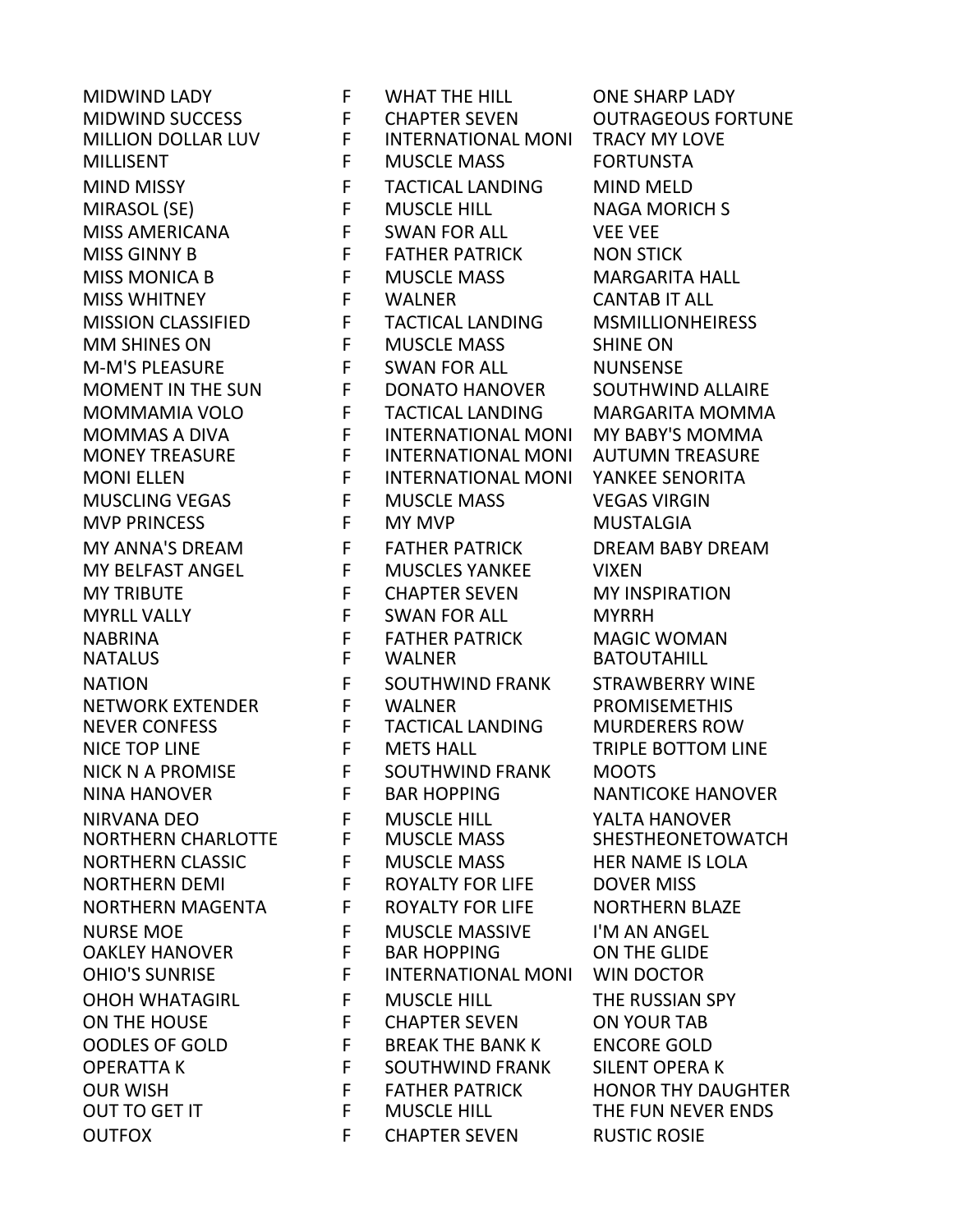PINE BERRY HANOVER Riplyn F Father Patrick Danish Girl<br>Rins Angel F Prestidigitator RA Do It Rips Angel The Restidigitator The B A Do It

OVER BOARD F FATHER PATRICK NORTHERN STARLIGHT OVER YONDER F MY MVP BLUE YONER Overhaul Session F Andover Hall ENS Tag Session PA POWERFUL LADY F TRIXTON TRAVIATA PA PRETTY F DOVER DAN TYMAL LUX PARK SLOPE F CHAPTER SEVEN BROOKLYN EAGLE<br>PASSPORT MONI F INTERNATIONAL MONI NORTHERN HOPE **INTERNATIONAL MONI** PATRICK'SLILANOVER FFFATHER PATRICK DEVOUTLY HANOVER PAVLOVA **F** INTERNATIONAL MONI WITH SPRINKLES PEACHES MVP F WHAT THE HILL BUGS MVP PERFECT PASSION F FATHER PATRICK DEEDEE'S DESTINY PIANO BAR F BAR HOPPING FLY ANGEL FLY PIER HO NO CREDIT F CREDIT WINNER CEANA PIER HO SWEET DEAL FUNHEELING N DEALIN THOMAN OF STRENGTH<br>PINE BERRY HANOVER FBAR HOPPING PINEY'S SCHOONER PINK DRESS F CRAZY WOW PINKNBLUE PINK DRINK F FATHER PATRICK THE HILL PINK PARASTER PATRICK THE HILL PINK PATRICK THE HILL PINK PATRICK THE HILL<br>PINK PAISLEY THE STATE OF THE HILL THE HILL CALL MEPINK PINK PAISLEY F WHAT THE HILL CALLMEPINKALICIOUS PINK WINGS F CHAPTER SEVEN I WANTED WINGS PLANTER'S PUNCH F BAR HOPPING CLOUD DANCER PLAYIN TRIX ON YOU F TRIXTON DANCEHALL MISTRESS PLAYTIMEFOREVA F MUSCLE MASS LIMA PLAYTIME POINT REYES F E L TITAN SAUSALITO POISED TO WIN F ANDOVER HALL PINKCOWGIRLBOOTS PORTULACA F DONATO HANOVER MOTIVATION A PRETTY HEART F MUSCLE HILL PADUA HANOVER PRIDE N JOY F E L TITAN PRINCESS LILLY PRINCESS ANDI F CONWAY HALL ANANDAMIDE PRINCESS CAITLYN F TACTICAL LANDING SOCIAL SUCCESS PROOF COMING SOON F E L TITAN ATHENAS MISSION PURE BRIENNE F BRILLIANTISSIME NOLITA UR PURE DIAMOND F FATHER PATRICK PURE KEMP PURE HARMONY F WALNER DANA BOKO PURE LANA F SOUTHWIND FRANK GLIDIN ON HOME QUEEN CAMILLE F MUSCLE HILL D'ORSAY QUEEN INDEED F E L TITAN QUEEN OF MORE Queen Of Thornton The State of Thornton Cantab Hall The Tighting Irish<br>
TACTICAL LANDING FALLS FOR YOUICK STOP TO THE THACTICAL LANDING FALLS FOR YOU QUICK STOP F F TACTICAL LANDING FALLS FOR YOU QUIETLY BRILLIANT F MUSCLE HILL TANYA'S DANCE<br>Quite Fast F Walner F Walner Thanitas Fury F Walner Juanitas Fury<br>F ANDOVER HALL INCOME DE V RAIN ON ME FANDOVER HALL INCOME DE VIE READ THE BOOK FELTITAN CHAPTER AND VERSE RETICENT F CONWAY HALL SHY THAT WAY RHIANNON HANOVER F CANTAB HALL READY ANY TIME RIGHTOUS RESOLVE F RESOLVE MOTOWN MUSCLE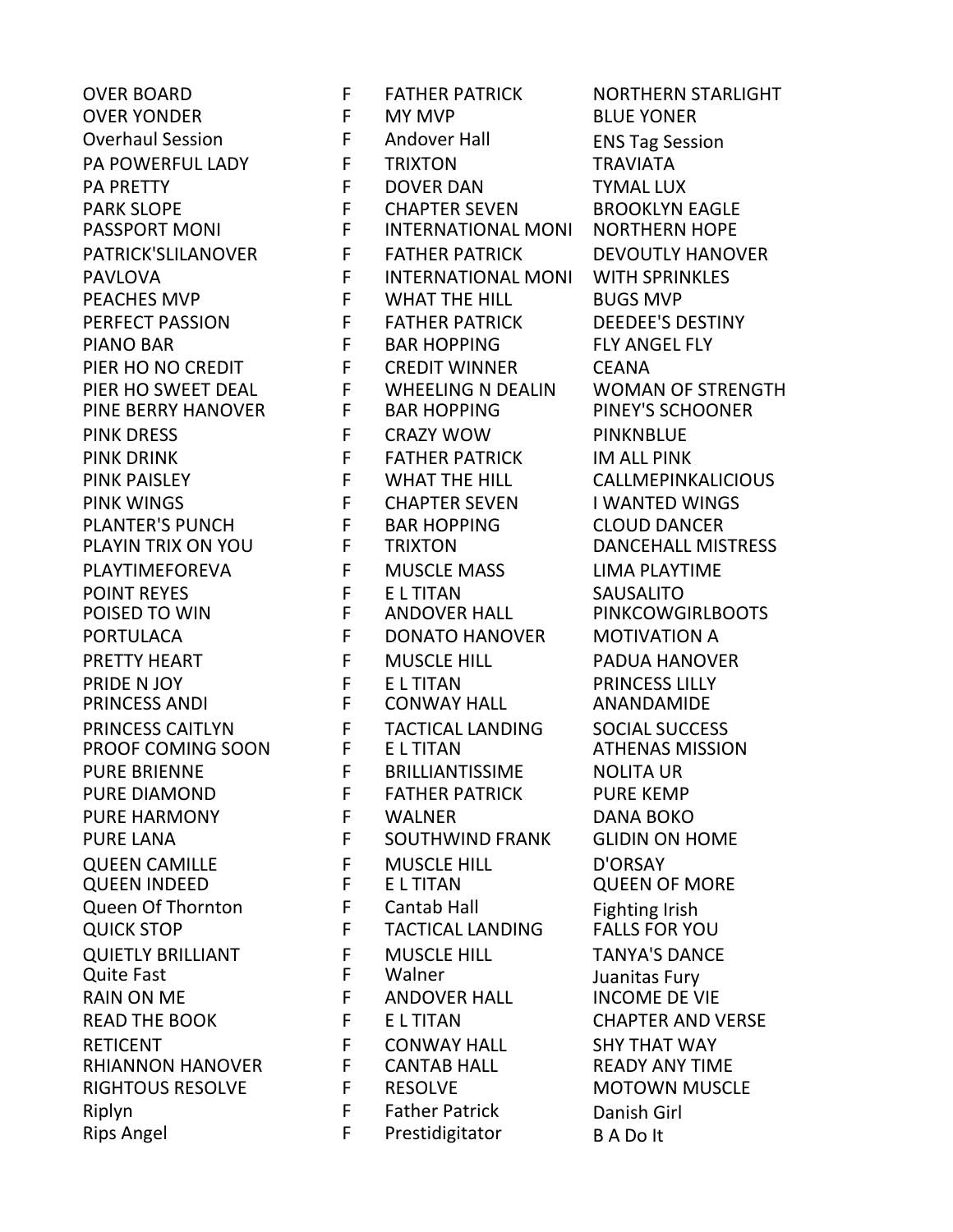SACRED HANOVER SIX FIGURE QUEEN F CONWAY HALL REVENUE SHARES

RISK ON F BAR HOPPING HOT OFF THE PRESS ROSE RUN YOWE **F** MET'S HALL BLUR'S STREAK ROSITA F BAR HOPPING CHIPS N CAVIAR ROUGE TERRE FRITHER PATRICK NETCHKA D'ORGERES (F ROYAL FILLY **FILLY FILL ACCOMB FILLY CHAPTER SEVEN** SWINGING ROYALTY RUN LASSIE RUN F MUSCLE MASSIVE AMERICANSNOWQUEENK<br>SACRED HANOVER FBAR HOPPING SORBET HANOVER SADIE HANOVER F CHAPTER SEVEN SOUTHWIND PERCY SALMA HANOVER
SALMA HANOVER
F
BAR HOPPING
SNOWFLAKE HANOVER SANDONATA K F DONATO HANOVER SAND PIPER SANSUNA HANOVER F TACTICAL LANDING STAR HANOVER SAVE YOUR TEARS FWALNER FRAMER ANIKADABRA<br>SCALE THE HILL SOCHA HANG SCALE THE HILL **FULL FULL SOCHA HANOVER** SCARLET TILE SE F INTERNATIONAL MONI HOT MESS HANOVER<br>SCORES TO SETTLE F TACTICAL LANDING NANTAB TACTICAL LANDING NANTAB SEA SURFER F YOU KNOW YOU DO SEASIDE BREEZE SECRET VOLO F WALNER SECRET SERENITY SECURE DEPOSIT F SWAN FOR ALL CR DIXIE CHICK SEEYOUATTHEGRINN F TRIXTON AZURE VOLO SELENA DEO F TRIXTON TRIXTON YURSA HANOVER SEMI FORMAL F SWAN FOR ALL BLK THAI OPTIONAL SENSATION TILE SE FWALNER MEADOW BROOK GRACE SENSITIVE TILE SE FTRIXTON FTRIXTON PIONEER FACE SERENITY **F** CONWAY HALL INSPIRED SOCIETY SEVEN BRIDGES ROAD F CHAPTER SEVEN D'BOMB SEVEN LICK WAVE FUNHAT THE HILL RADIANT BEAM SEVEN TIMES CRAZY THE CHAPTER SEVEN THRIVING MISS CRAZY SEVEN WAYS AHEAD F CHAPTER SEVEN HEADINTHECLOUDS SGT RECKLESS USA F UNCLE PETER VALLEY OF DREAMS SHADY GIRL F CANTAB HALL NOT A DIVA SHAKE YOUR PAMPER F NOTHING BUT CLASS FORGET YOU SHE'S A FAVORITE FRADABRA SHES ALL MUSCLE SHE'S LOVEABLE **F** WHAT THE HILL LOVE CHILD SHESUNDERTHERADAR F TACTICAL LANDING BARN DIVA SHIFT CHANGE **F** CONWAY HALL **CONG CONGERVIGHT RAIL** SHINEY SUNDAY F MUSCLE HILL SUNSHINE DELIGHT SHIRLEY HANOVER F WALNER SHARED PAST SHOWER PHONE F INTERNATIONAL MONI FITNESS GIRL SHURGA IS SWEET F BREAK THE BANK K SWEET SHURGA SINGETH WITH JOY **F** WALNER **CONELY LADY** SINGLE IN THE CITY **FULL TACTICAL LANDING STOU WANT ME** SISTER ACT **FILL STATHER PATRICK AMOURATO** SISTER BELLE F FATHER PATRICK LOVE MY MUSCLES SISTER LOIS F FATHER PATRICK RICHESSE OBLIGE S SISTER SOLANGE F FATHER PATRICK DEWDLE ALL DAY

RUN THE WORLD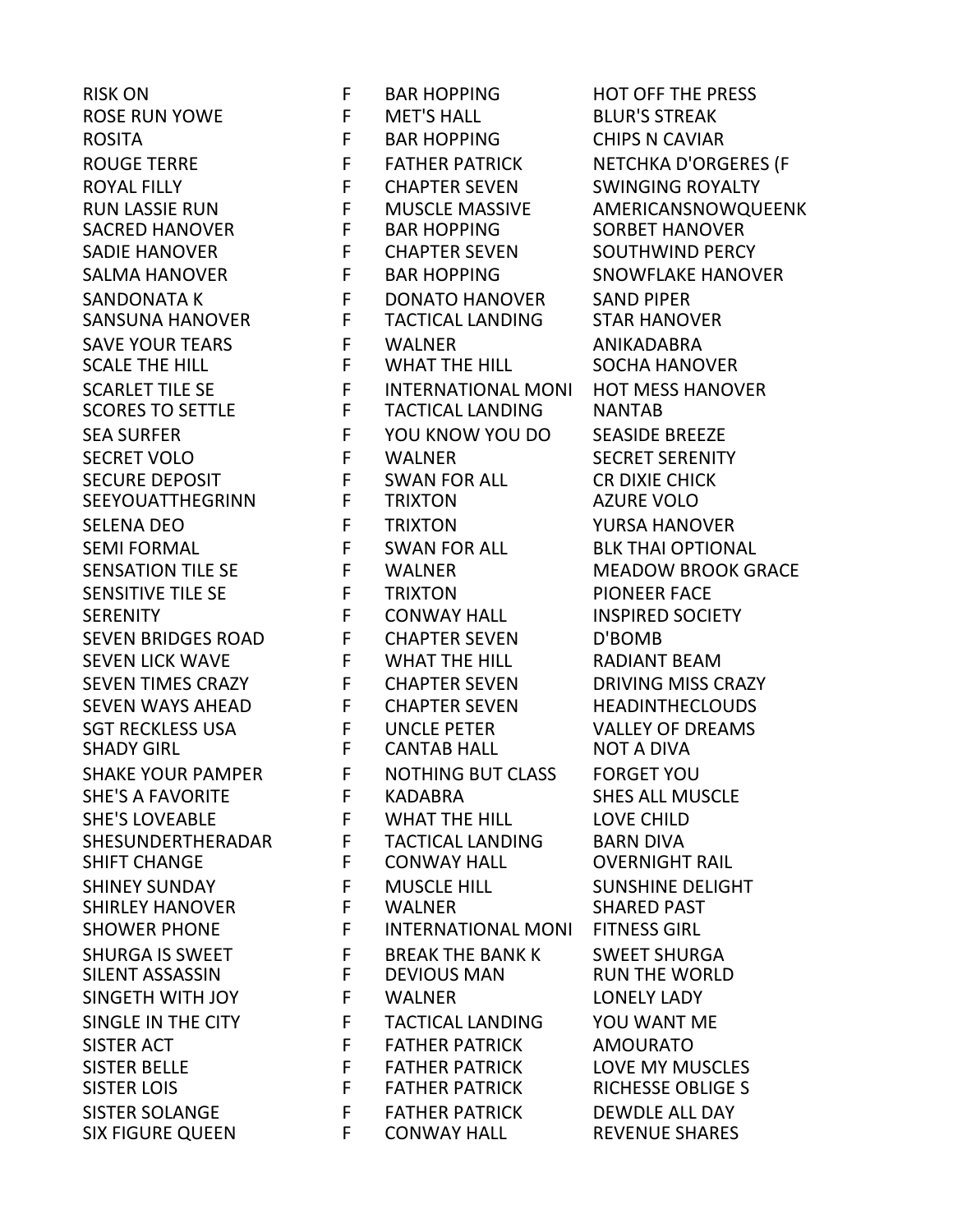SKATEAWAY F WALNER LONELY LADY SKYTRIX F TRIXTON SKY DECK SMOKINHOTIRISHGIRL F UNCLE PETER FANTASY YANKEE SMOLDERING F WHAT THE HILL MAPLE GROVE SMOKY SMOOTH AS SILK F INTERNATIONAL MONI POLYESTER HANOVER SNOW AGAIN F ENCORE ENCORE WONDERLAND SNOW SO SHE DE VIE F SOUTHWIND FRANK SO YOU DE VIE SOLIDAD HANOVER F KADABRA SECRET PASSION SOPHIE HANOVER
SOPHIE HANOVER
SEBASTIAN K S
SYRINX SONG SOUBRETTE **F** MUSCLE MASS SWEET THING SOUND ADVICE F WALNER STAR'S EDGE SOUTH OF THE HILL F WHAT THE HILL SOUTH JERSEY HONEY SOUTHERN BELLA F SOUTHWIND FRANK MYSTICAL TOPAZ SOUTHERN PATRICIA F FATHER PATRICK WINNING BEAUTY<br>Southwind Chardnay F Resolve Miss Caviar Southwind Chardnay F Resolve F Resolve Miss Caviar<br>Southwind Desi F Muscle Hill **Miss Clare Communis** Cla Southwind Desi F Muscle Hill Drinking Class Southwind Firefly **F** Chapter Seven Freeze Frame<br>SPARKLING TILE SE FFREE TIME BOURBON RIVETING ROS SPARKLING TILE SE FACE TIME BOURBON RIVETING ROSIE SPECIAL WAY F WALNER SPECIAL HILL WHAT THE HILL SQUARE TILE SE FUSIOUTHWIND FRANK ZEEMA ZAMAR STAR AT HEART FUNCLE PETER CINCY STAR STAR CRYSTALS F CREATINE THE MY SHOOTING STAR STAR STALKER F CELEBRITY MASERATI CELEBRITY OBSESION STARBRITESTARLITE F CHAPTER SEVEN DARLA P STEALING BEAUTY **FRABULOUS WOOD UNIQUE DREAM** STEP N PAST YA F WHAT THE HILL CONSOLIDATOR STICK THE LANDING F TACTICAL LANDING MISS LIV<br>Stonebridge Agate F Muscle Mass Stonebric Stonebridge Agate F Muscle Mass Stonebridge Cream Stonebridge Bravo F Muscle Mass Stonebridge Epic Stonebridge Icing F Lookslikeachpndale Cream Puff F Father Patrick Stonebridge Brulee<br>F LOVE YOU MAPLE GROVE KAR STRAWBERRY ZETTE F LOVE YOU MAPLE GROVE KAREN STRIKING CANTAB F CANTAB HALL STRIKING VOLO Striking Tactful **F** Tactical Landing Striking Wave<br>SUGAR SHAO F CRAZY WOW SUGAR HALL SUGAR SHAQ F CRAZY WOW VIVICA HALL SUNBEAM TILE SE F MUSCLE HILL<br>Super V<br>F Tactical Landing Parlia Har Super V F Tactical Landing Parlia Hanover SV BLUSHING'S MONI F INTERNATIONAL MONI BLUSHING HANOVER SV QUEEN OF HEARTS F ANGUS HALL RC BISCUIT SWAN APPEAL F SWAN FOR ALL GLOBAL APPEAL SWAN NIKE F SWAN FOR ALL **CELEBRITY NIKE** SWANDERFUL PEARLS F SWAN FOR ALL SOUTHWIND PEARL SWANKY HANOVER F MUSCLE HILL SECRET MAGIC SWEET CARRIE T F MUSCLE MASS SWEET ASHLEY T SWEET DOUGH F DONATO HANOVER DOUGH DOUGH SWEET ON HER F DONATO HANOVER SWEETSIXTEENKARETS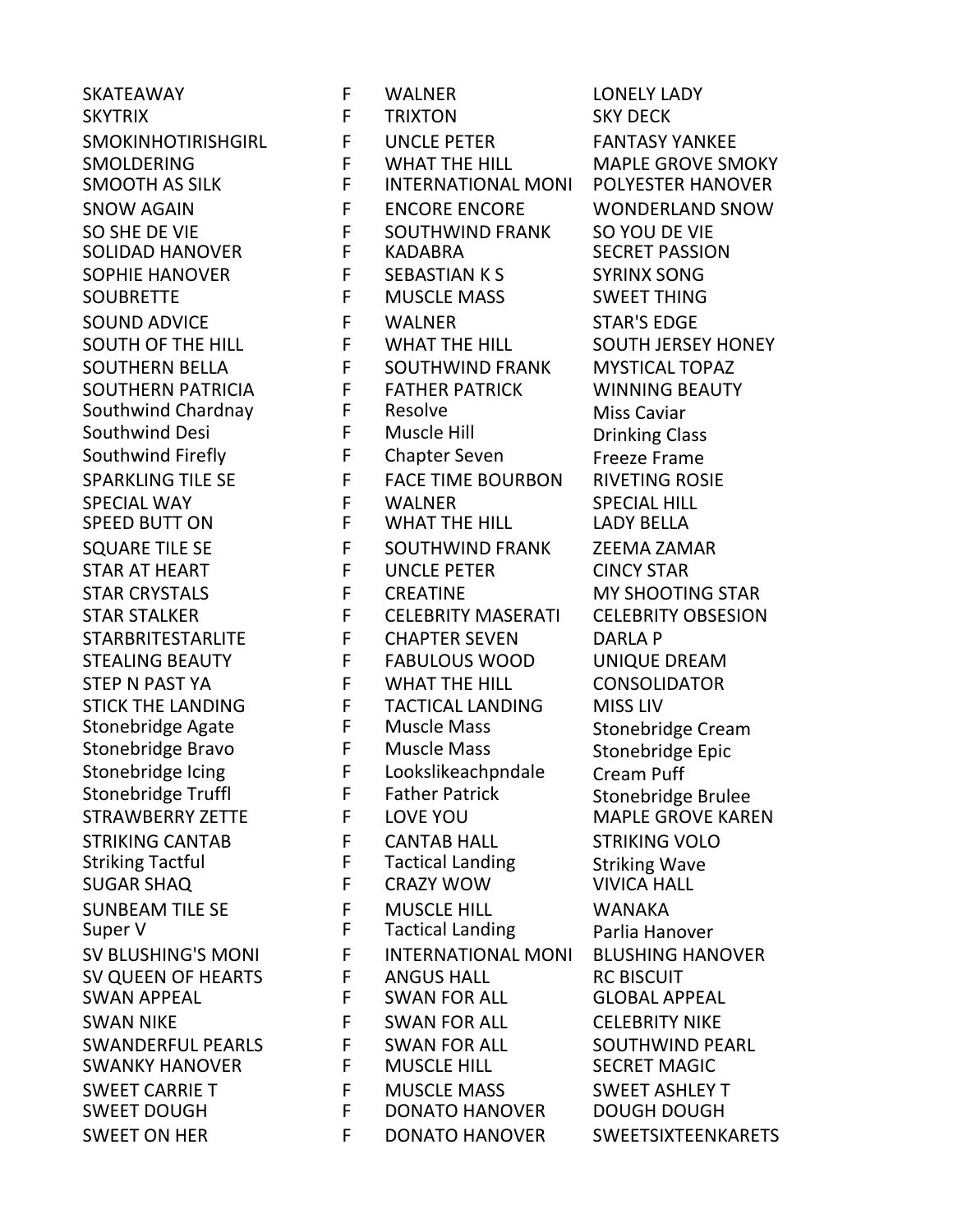SWIPE THE STRIPE TWISTED PROMISE F CHAPTER SEVEN

SWEET STORY FURTHER SEVEN HONEY HONEY SWEET TACTICS F TACTICAL LANDING BUCK I ST PAT SWEET TRIX F TRIXTON CELEBRITY SWEEDIE SWEET WHISPER F MUSCLE MASSIVE STIRLING DEBUTANT SWEETEST CHAPTER F CHAPTER SEVEN JJ'S JORDYN SWINGING SENORITA F WHAT THE HILL LEI TREVINO SWIRLY WINDS FRIME F SOUTHWIND FRANK STRIKING GOLD K TACTICAL MOUNDS F TACTICAL LANDING MOUNDS TACTICAL PLANNER F TACTICAL LANDING DRESSED TO IMPRESS TACTICAL TAKEOFF F TACTICAL LANDING ARMBRO DEJA VU TACTICAL VALLEY F TACTICAL LANDING STAY FOOLISH TAKE THIS WALTZ (SE) F WALNER SANDRA VOLO TAMMS ELSA F E L TITAN BLINTZ INTERNATIONAL MONI THE EMPRESS ICE **F** MUSCLE HILL **THE ICE QUEEN** THE LADY'S A TEN FRIMUSCLE HILL THE LADY'S A TEN FRIMUSCLE HILL THE LISING A TEN FRIME RATHER PATRICK THE DREAMFORLOVE THE LISI F FATHER PATRICK DREAMFORLOVE THE RIGHT WOMAN F E L TITAN THE RIGHT THING THEQUEENISLANDING F TACTICAL LANDING KADENA REEF THROW ME A KISS FUG SWAN FOR ALL THROW ME A KISS TIPSY MONI **F** INTERNATIONAL MONI SEASIDE TOMS ROYALTY F LONG TOM DREAM OF ROYALTY TONI DE VIE F INTERNATIONAL MONI MYTH TOOWINDY FOR YOU F DONATO HANOVER WHISPERING WIND TOP CLASS **F** MUSCLE HILL **TOPCAT HALL** TOP EIGHT F MUSCLE HILL BARN DOLL TRADE WAR F INTERNATIONAL MONI KENTUCKY BLUEBIRD TRICK PLAY F TRIXTON PERFECT DELIGHT TRUE FAITH F CHAPTER SEVEN SELFIE HANOVER TYMAL GEMINI F KADABRA CONWAY CONNIE TYMAL LADYLIKE F MUSCLE MASS DOCS BABY UBER BLUE CHIP F WALNER MUNIS BLUE CHIP ULI BLUE CHIP FIND THE FATHER PATRICK THE PATRICK DEFIANTSNOWFASHION UNA MOADONNA F TACTICAL LANDING UNICA DONNA UNDER THE ROBE THE SOUTHWIND FRANK AU NATURALLE<br>UNICORN BLUE CHIP THE CHAPTER SEVEN DUNK THE DON UNICORN BLUE CHIP F CHAPTER SEVEN DUNK THE DONATO UNITY BLUE CHIP F E L TITAN CREDITTOMYFAMILY UNITY HANOVER F CANTAB HALL UP FRONT ANNIKA EMMYLOU ONE F BAR HOPPING ONE GIRL SHOW 1V028 F CHAPTER SEVEN MONI FROM HEAVEN HUSH MONI F CHAPTER SEVEN PRENUPTIAL BOUDICCA F FATHER PATERICK DEMOISELLE HANOVER LINDYS IRISHCREAM F FATHER PATRICK GIN AND LINDY PARADISE LINDY FF FATHER PATRICK LINDY LAND LOHAN'S LINDY F FATHER PATRICK LINDY LOHAN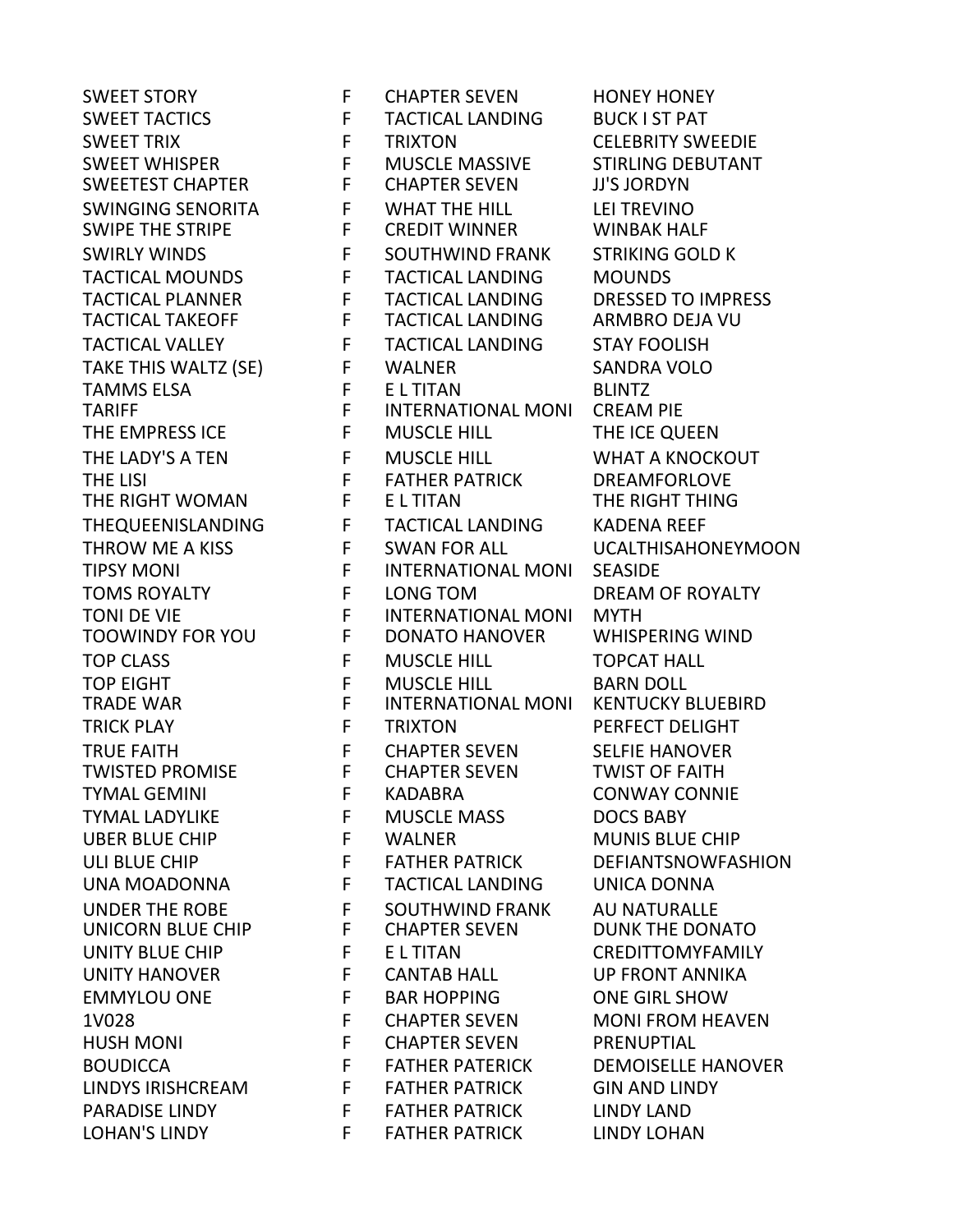JAMESON N LIME **FRATHER PATRICK LINDY ON THE ROCKS** 2V361 F INTERNATIONAL MONI HIGHSCORE KEMP INTER DEPENDANT F INTERNATIONAL MONI POSSESSED BY LINDY 3V685 F MUSCLE HILL GRANDMA'S MONI PROUD TO BE LINDY F MUSCLE HILL FROUD TO BE LINDY'S LULLABY LA DOLCE VITA F MUSCLE HILL MEGADOLCE MEDIES F TACTICAL LANDING SUSIE'S MAGIC MONI WALL SPENT F WALNER CAN'T HAVE MY MONI 9V673 F WALNER GRAN CAVALLA MILLIONDOLLARWALL F WALNER MOM'S MILLIONAIRE WALL TO WALL FUNALNER FILM PEARL AX IT 7V610 F WHATAWORKOUT ZANNA ROYAL CROSS CREEK SAMARA F CRAZY WOW WHIMZICAL BRITT WOW SISTA F CRAZY WOW SISTAS CINDERELLABUTNOT F WHAT THE HILL ZANNA BLU CRAZY BEACH F CRAZY WOW GEORGIA BEACH 0V9626 F TRIXTON PROSPECT FOOLISH GAMES F TACTICAL LANDING JEWELS IN HOCK CUTIECUMBER F CHAPTER SEVEN PORQUE 1V5978 F TRIXTON ROYALTY FREE 1VA357 F E L TITAN TATTOO YOU BT BABE F CHAPTER SEVEN LIEBCHEN TWENTYFOURSEVENVII F CREDIT WINNER CUSTOMARY DANIELLE HILL F MUSCLE HILL COUSIN BEA FIVE FISH SPECIES F CHAPTER SEVEN STYLEMAKER SURF SUN AND SIP F SWAN FOR ALL SWEET SUMMER FRUIT CAKE FIND TACTICAL LANDING COFFEECAKE HANOVER 4V5659 F CREDIT WINNER HUSH UP ROYALTY TABS F CANTAB HALL DEFINE ROYALTY HEART ON FIRE **FRITHER PATRICK CORAZON BLUE CHIP** GOLD GRIOT F FATHER PATRICK BIG BARB MISS HALL F CANTAB HALL MISS OLIVIA MAE BLU LUXE F MUSCLE HILL MEEGAN HALL 8V587 F WHATAWORKOUT BLUE PRAYER BRYN GWELED F BAR HOPPING YANKEE TABOO BABY OIL **F** WALNER CEE BEE YES GINNY FIZZ F BAR HOPPING BARBARA BROOKS FIRST TRACKS FRIELD THE CANTAB HALL THAT AFTERIMAGE GRYNGOLET F BAR HOPPING AZIZA SHADOWBAN F INTERNATIONAL MONI DECOLLETAGE TAILWIND PAT **F** BAR HOPPING FOREVER HOME OLD MAGIC F CANTAB HALL MELUSINE FICTIVE DREAM F BAR HOPPING MRS WEASLEY PREQUEL F INTERNATIONAL MONI RACE JUDICATA STANDARD DEVIATION F INTERNATIONAL MONI TRANSGRESSIVE UNO MAS BLUE CHIP F INTERNATIONAL MONI MAKE IT BLUE CHIP UNOHERBIE BLUECHIP F MUSCLE MASS HERBIE'S NEICE